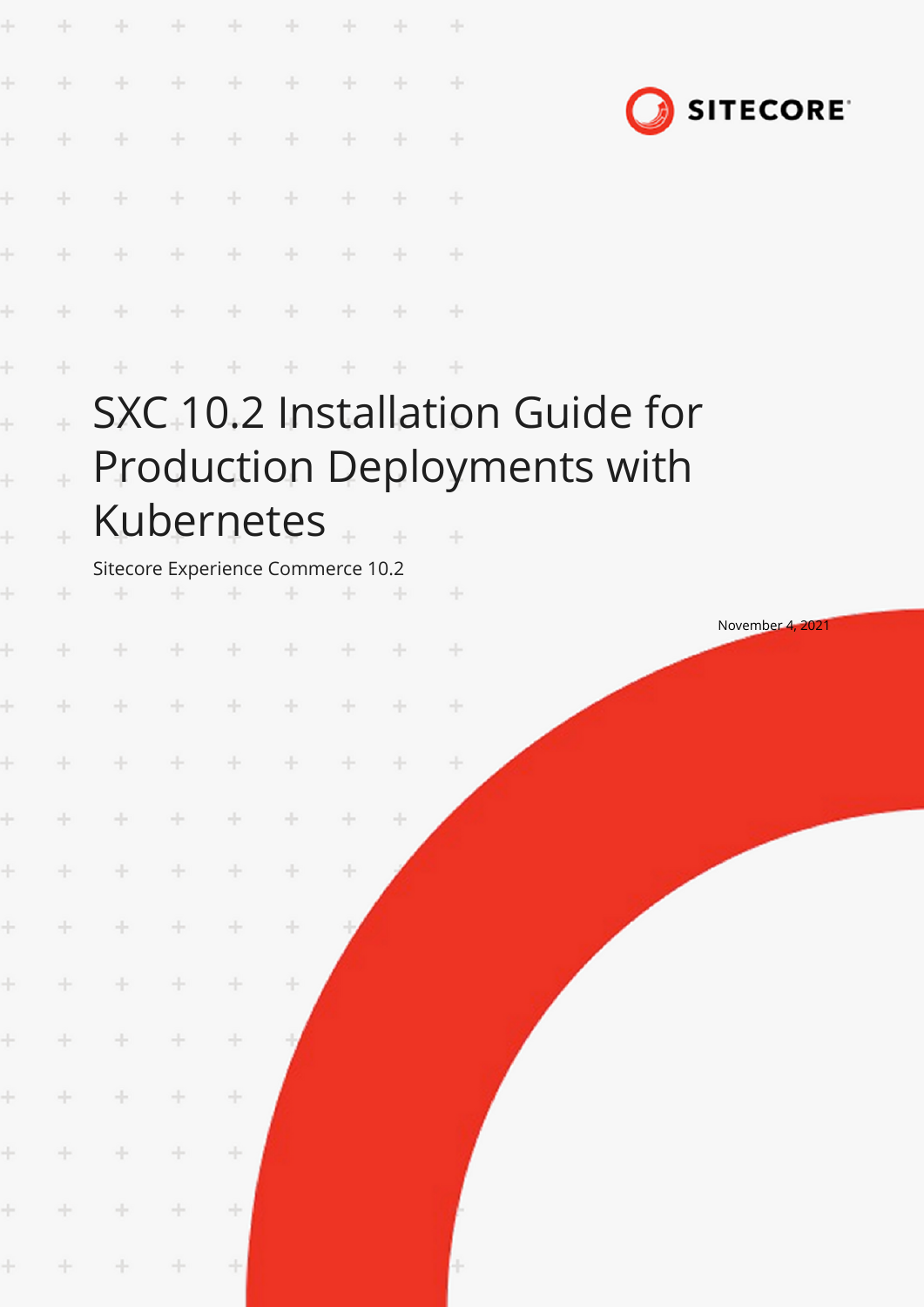

# **Table of Contents**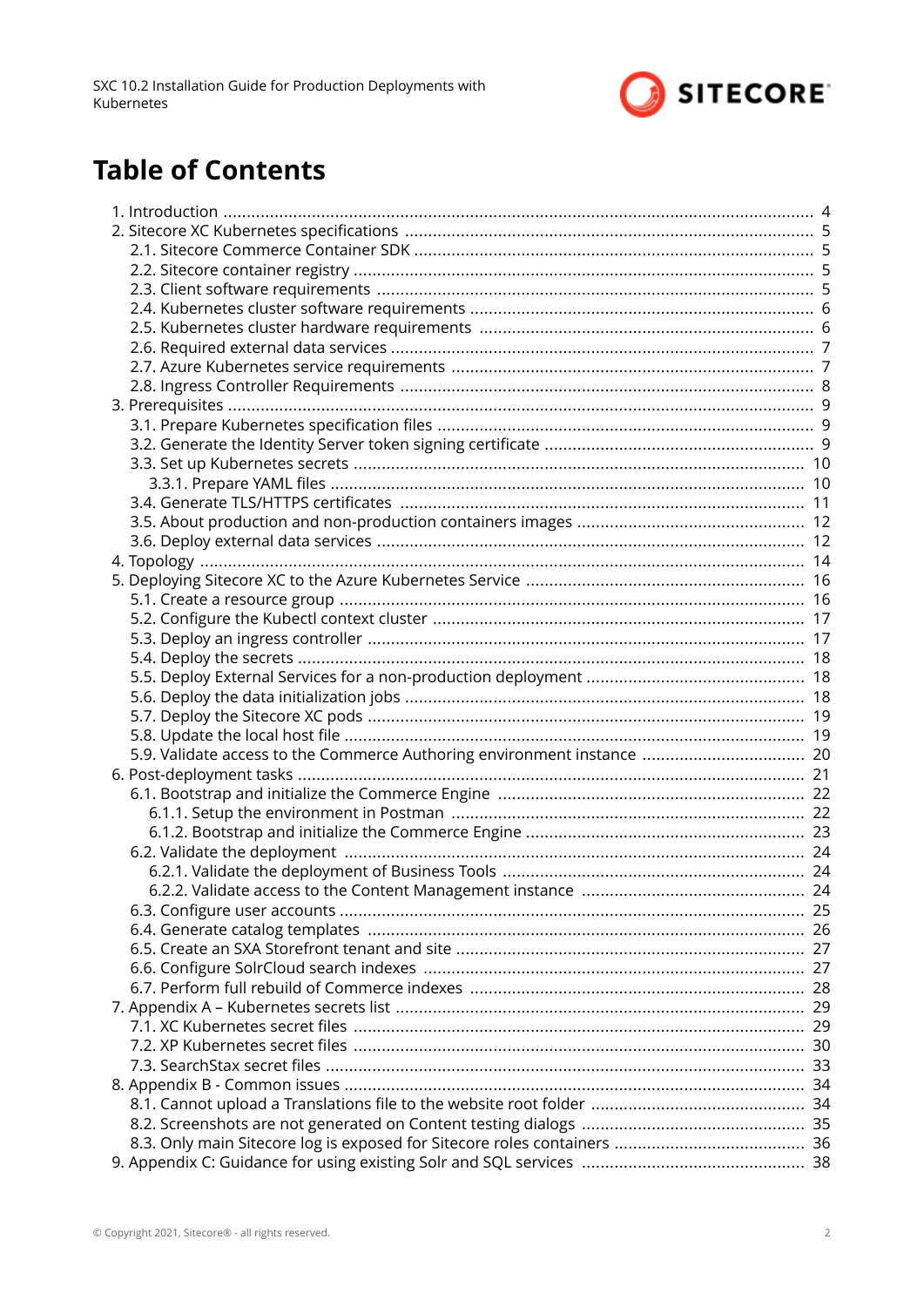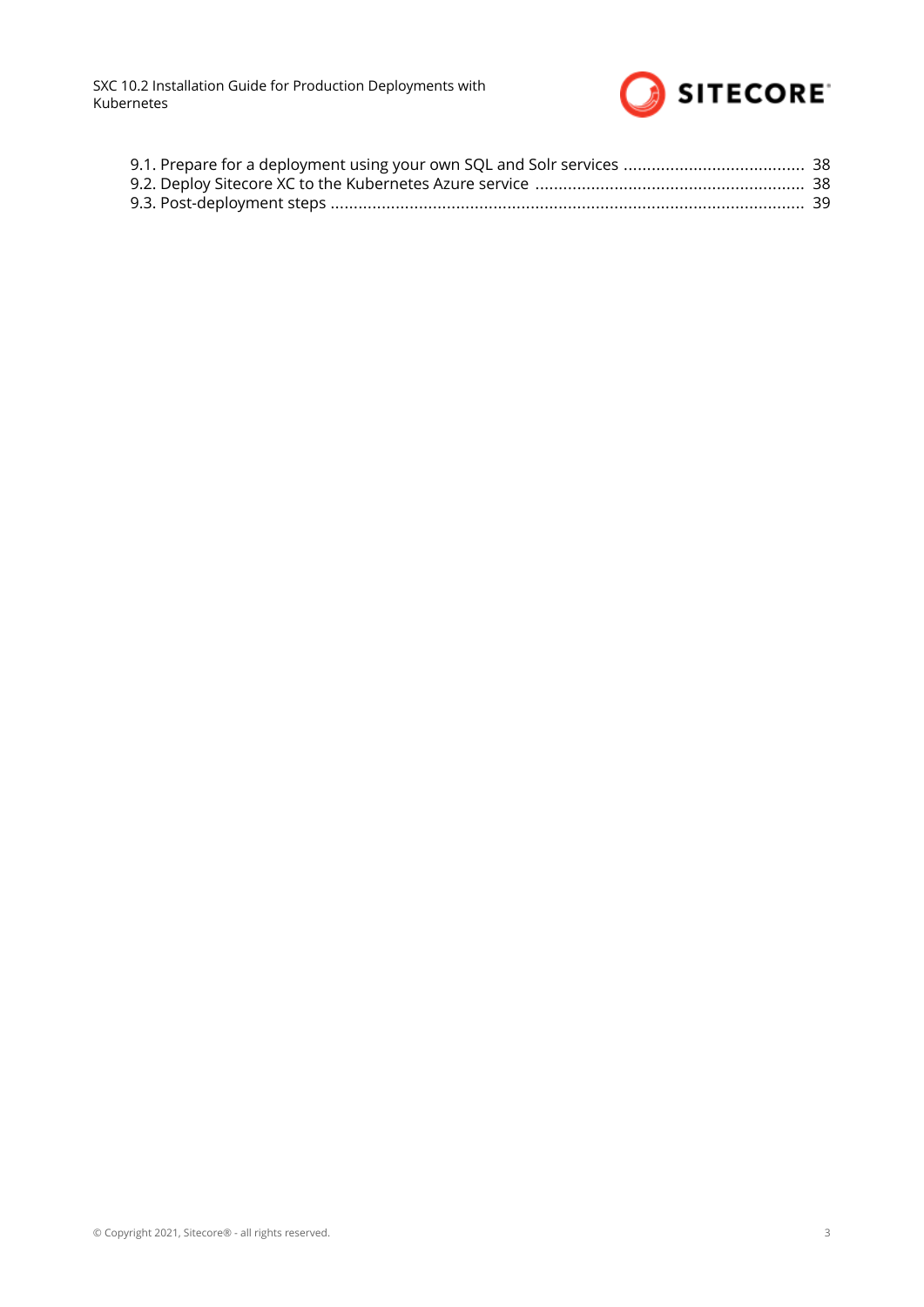

# <span id="page-3-0"></span>**1. Introduction**

Introduction to using Kubernetes to orchestrate your Sitecore Experience Commerce deployment to production.

Sitecore Experience Commerce (XC) uses Kubernetes (K8s) as the default orchestrator for deploying to production. The Sitecore XC Kubernetes specification files that are used to map the minimum required configuration parameters between the Sitecore XC software containers are provided as a reference.

### **IMPORTANT**

Sitecore customers are expected to extend these specifications to support their own production deployment requirements. It is the responsibility of each Sitecore customer to ensure that their production deployments meet the standards for stability and security set by their organization.

This guide describes how to deploy Sitecore Experience Commerce (XC) containers to the [Azure](https://docs.microsoft.com/en-us/azure/aks/intro-kubernetes) [Kubernetes Service \(AKS\).](https://docs.microsoft.com/en-us/azure/aks/intro-kubernetes) AKS is a Microsoft cloud hosted Kubernetes service with additional functionality that takes advantage of Azure specific features like blob storage and load balancing.

The Sitecore XC for Kubernetes specification files are designed to avoid Azure specific dependencies where possible.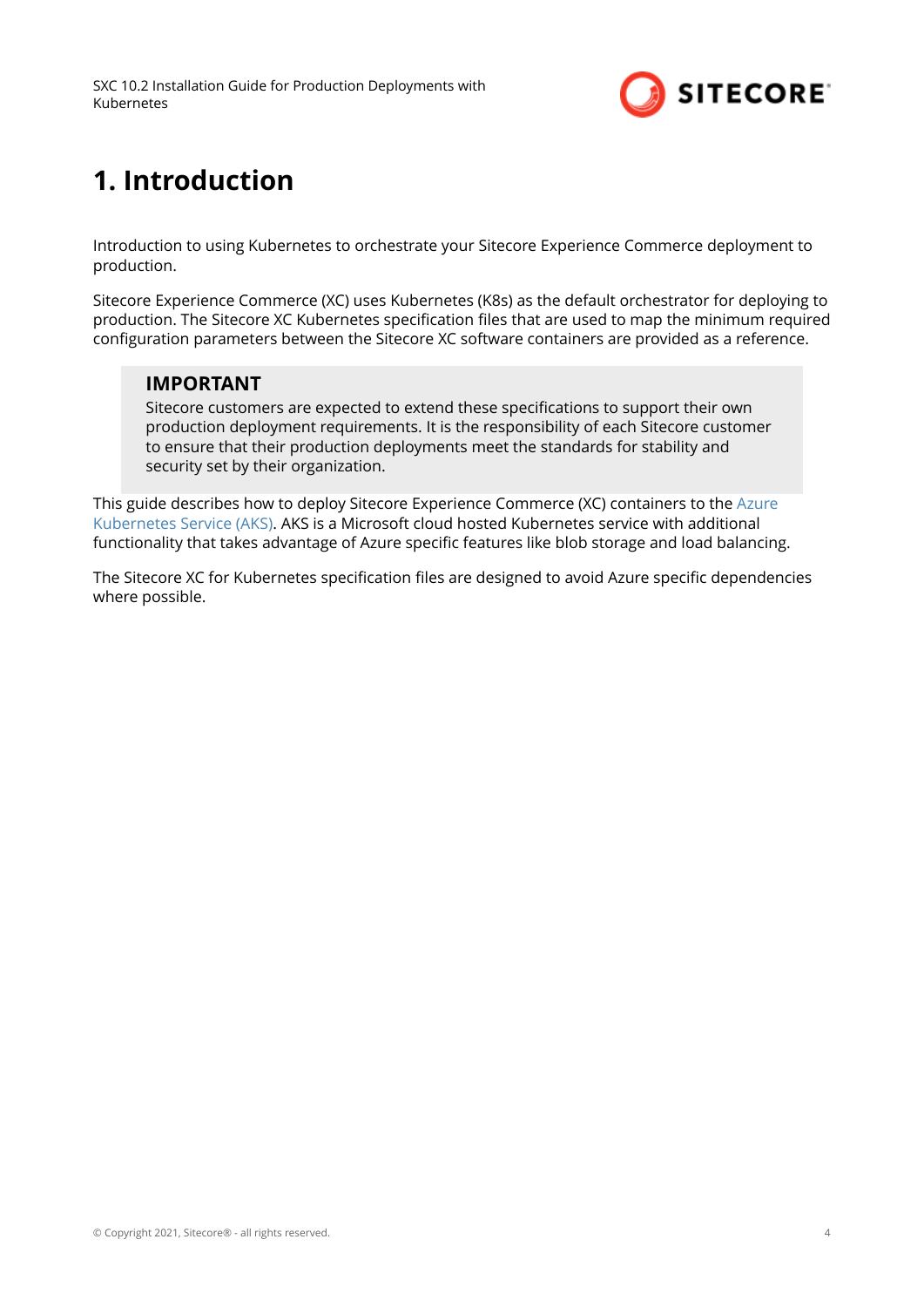

# <span id="page-4-0"></span>**2. Sitecore XC Kubernetes specifications**

Sitecore provides Kubernetes specification files (.  $yam1$ ) that you can use to deploy the containers to a Kubernetes cluster.

You use a remote client, [Kubectl](https://kubernetes.io/docs/reference/kubectl/overview/) (Kube control), to configure the Kubernetes clusters and specify the desired configuration state.

Kubectl is available as part of the Azure CLI or you can use the standalone version.

## **2.1. Sitecore Commerce Container SDK**

The [Sitecore Commerce Container SDK](https://doc.sitecore.com/developers/102/sitecore-experience-commerce/en/sitecore-commerce-container-sdk.html) package contains Kubernetes specification files for deploying a reference Sitecore XC software cluster solution. You can download the Sitecore Commerce Container SDK package (Sitecore.Commerce.Container.SDK.\*.\*.\*.zip) from the [Sitecore Downloads](https://dev.sitecore.net/Downloads/Sitecore_Commerce/102/Sitecore_Experience_Commerce_102.aspx) site.

### **IMPORTANT**

It is the responsibility of each Sitecore customer to ensure that their production deployments meet the standards for stability and security set by their organization.

## **2.2. Sitecore container registry**

The Sitecore container images are hosted in a public Docker container registry, and available to all customers without authentication.

This public registry is the default registry used by the Sitecore Kubernetes specification files.

To start the Sitecore software container images, you must have a valid Sitecore license file.

The Sitecore Container Registry is hosted at scr.sitecore.com and supports the [Docker content trust](https://docs.docker.com/engine/security/trust/content_trust/) model that lets you pull signed images.

## **2.3. Client software requirements**

The following client software is required for deployment with Kubernetes:

• Operating system: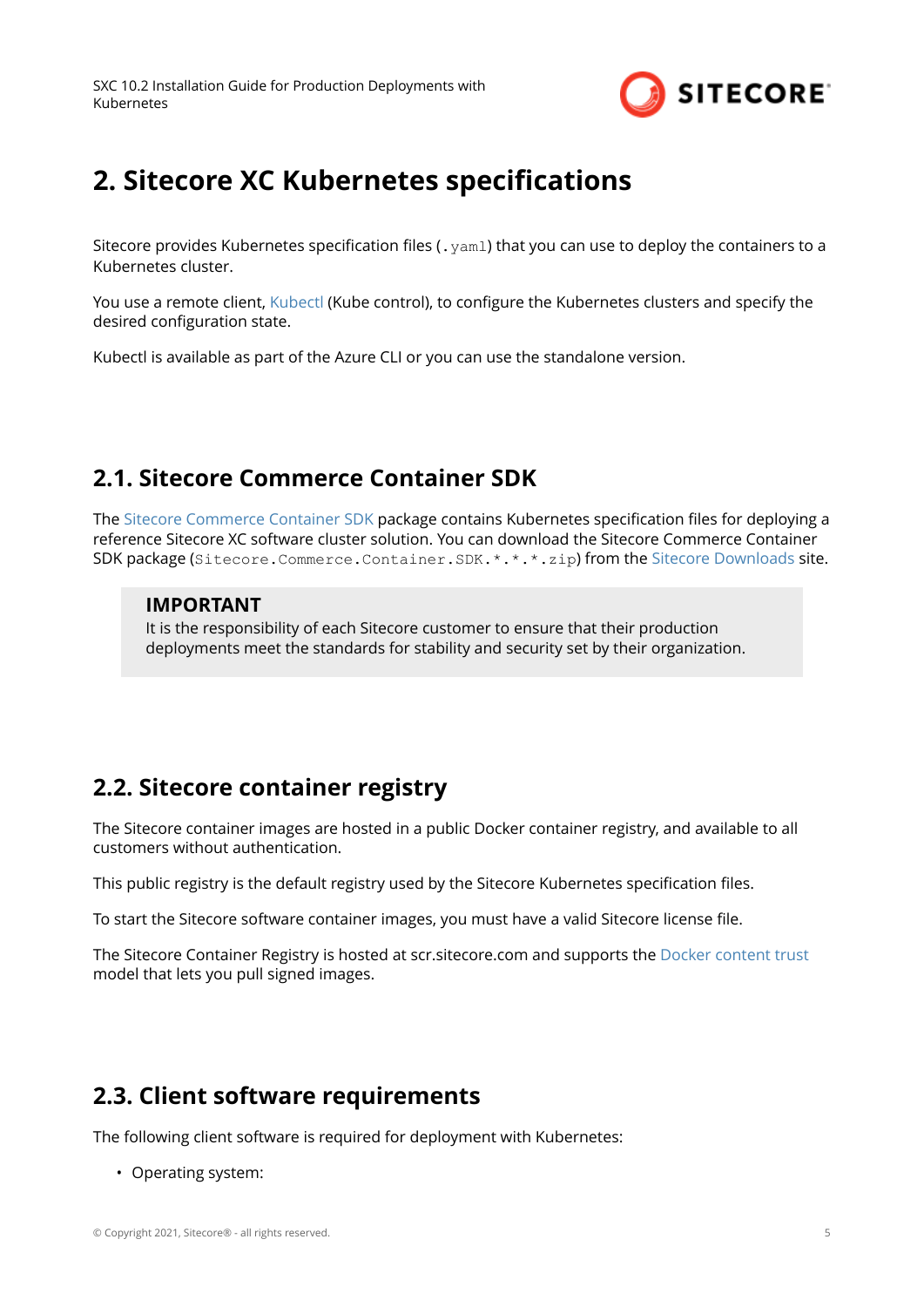

- <span id="page-5-0"></span>• Windows 10 1809 or later or
- Windows Server 1809 or later
- Azure Az CLI 2.8.0 or later

### **NOTE**

(Only required for AKS deployments)

- Windows PowerShell 5.1
- Kubectl 1.20.7 or later use the latest stable non-preview version.
	- To get a list of the supported locations, run the following command:

az account list-locations

• To get the latest stable version with the desired region (location) run the following command:

az aks get-versions --location <location> --output table

• Helm 3.1.6 or later

### **NOTE**

Only required for ingress controller deployments.

• [Sitecore Commerce Container SDK](https://dev.sitecore.net/Downloads/Sitecore_Commerce/102/Sitecore_Experience_Commerce_102.aspx)

## **2.4. Kubernetes cluster software requirements**

The following software is required for Kubernetes cluster:

- Kubernetes 1.20.7 or later use the latest stable non-preview version.
- Windows Server 2019 version 1809 or later

## **2.5. Kubernetes cluster hardware requirements**

Kubernetes cluster requires the following hardware:

### **IMPORTANT**

Your operational requirements depend on your use of the Azure service.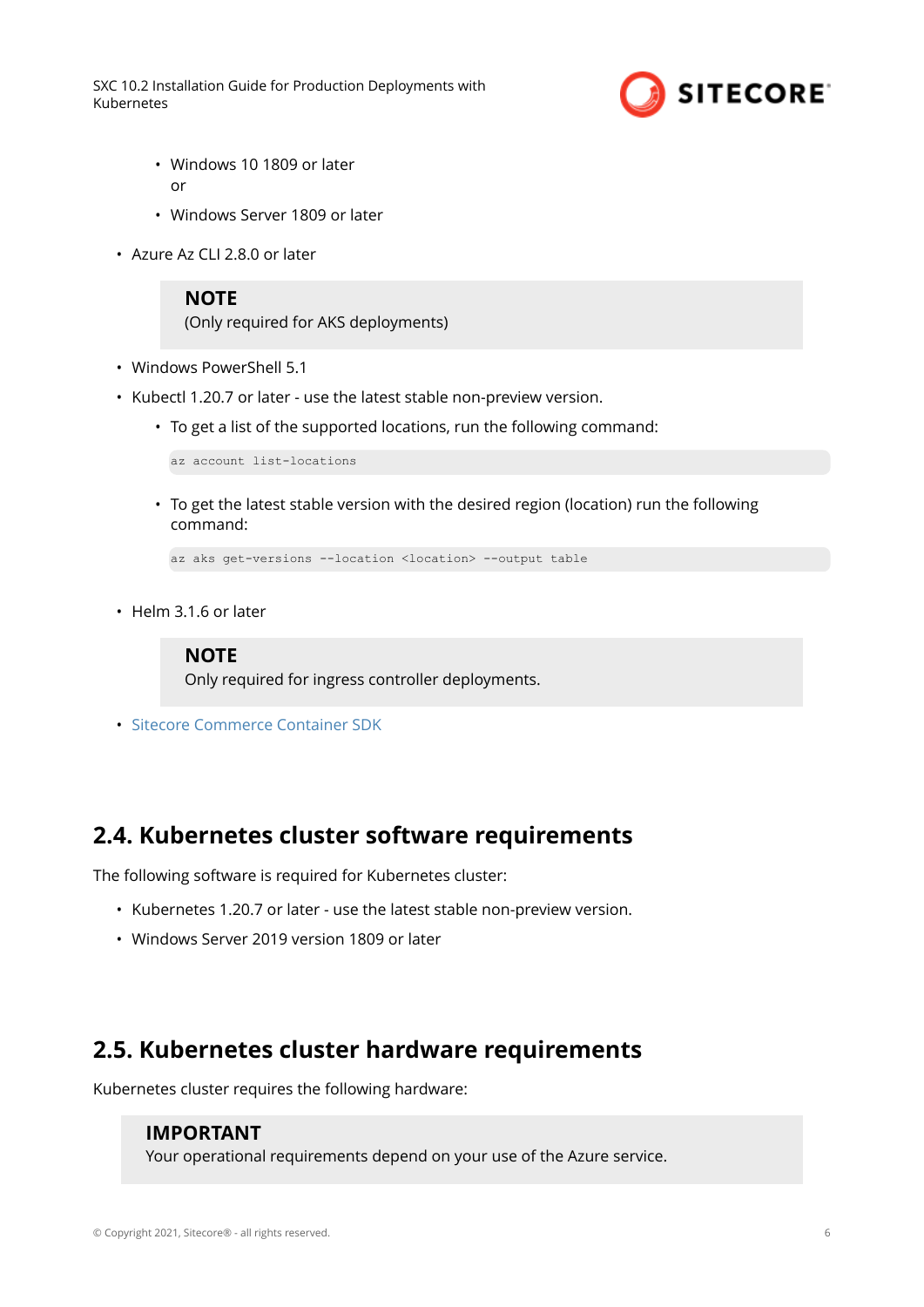

<span id="page-6-0"></span>• RAM

We recommend a minimum of 16 GB RAM per Kubernetes cluster during startup.

• CPU

We recommend a quad core or higher per Kubernetes node during startup.

• Disk

We recommend premium SSD disks for optimal performance when downloading and running Docker containers.

## **2.6. Required external data services**

In production environments, external data services must be hosted outside the Sitecore XC cluster.

To reduce the time required for development and testing, sample external service deployments for K8s are provided for non-production use only.

- Microsoft SQL Server
	- Microsoft SQL Server 2017 or 2019 or
	- SQL Azure Elastic Database Pool
- Apache Solr Cloud 8.8.2
- RedisLabs Redis 5.0 or higher

## **2.7. Azure Kubernetes service requirements**

• AKS cluster configured with the latest stable release of Kubernetes–version 1.20.7 or later

### **NOTE**

For startup probes to check whether the Sitecore software container has started successfully, make sure to use the latest stable, non-preview Kubernetes version.

- One Windows Server 2019 version 1809 OS node.
- For non-production or production environments on a Windows node, the recommended minimum VM size is Standard\_D8\_v3. For non-production environments on a Linux node, the recommended minimum VM size is Standard D4 v3. For production environments on a Linux node, the recommended minimum VM size is Standard\_D2\_v2.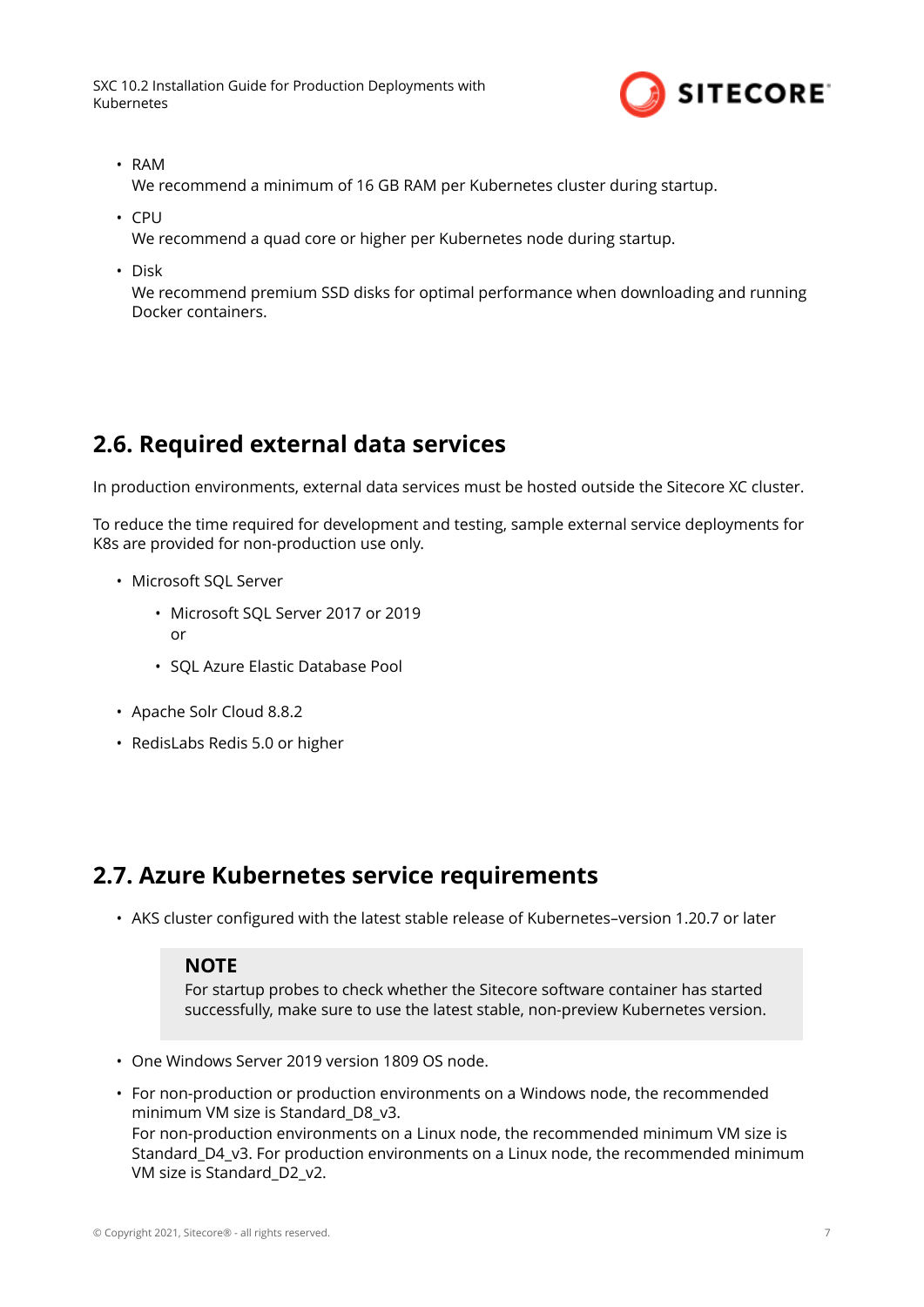

### <span id="page-7-0"></span>**NOTE**

For production environments, the VM size and the number of nodes depends on your individual requirements.

To get the latest version of Kubernetes supported by AKS, substitute the location parameter with the desired region, and then run the following Azure CLI command:

az aks get-versions --location eastus --output table

### **NOTE**

In the command, replace location with the region you want to check for.

## **2.8. Ingress Controller Requirements**

You must have a Kubernetes [Ingress Controller](https://kubernetes.io/docs/concepts/services-networking/ingress-controllers/) to deploy the Sitecore Kubernetes specification files.

Sitecore Kubernetes deployments are tested with latest stable [NGINX Ingress Controller](https://github.com/helm/charts/tree/master/stable/nginx-ingress) releases from the Helm project and are subject to change over time.

The Sitecore Kubernetes specification files work with most Ingress Controllers supported by Kubernetes but not all ingress controllers operate the same way. For more information, see the third party documentation for Ingress Controller configuration for production deployments.

To support client IP address tracking and personalization, you must configure the Ingress Controller to preserve the client source IP address in the X-Forwarded-For HTTP header.

To fully enable IP address tracking and personalization, you must make some additional changes to the Sitecore software configuration.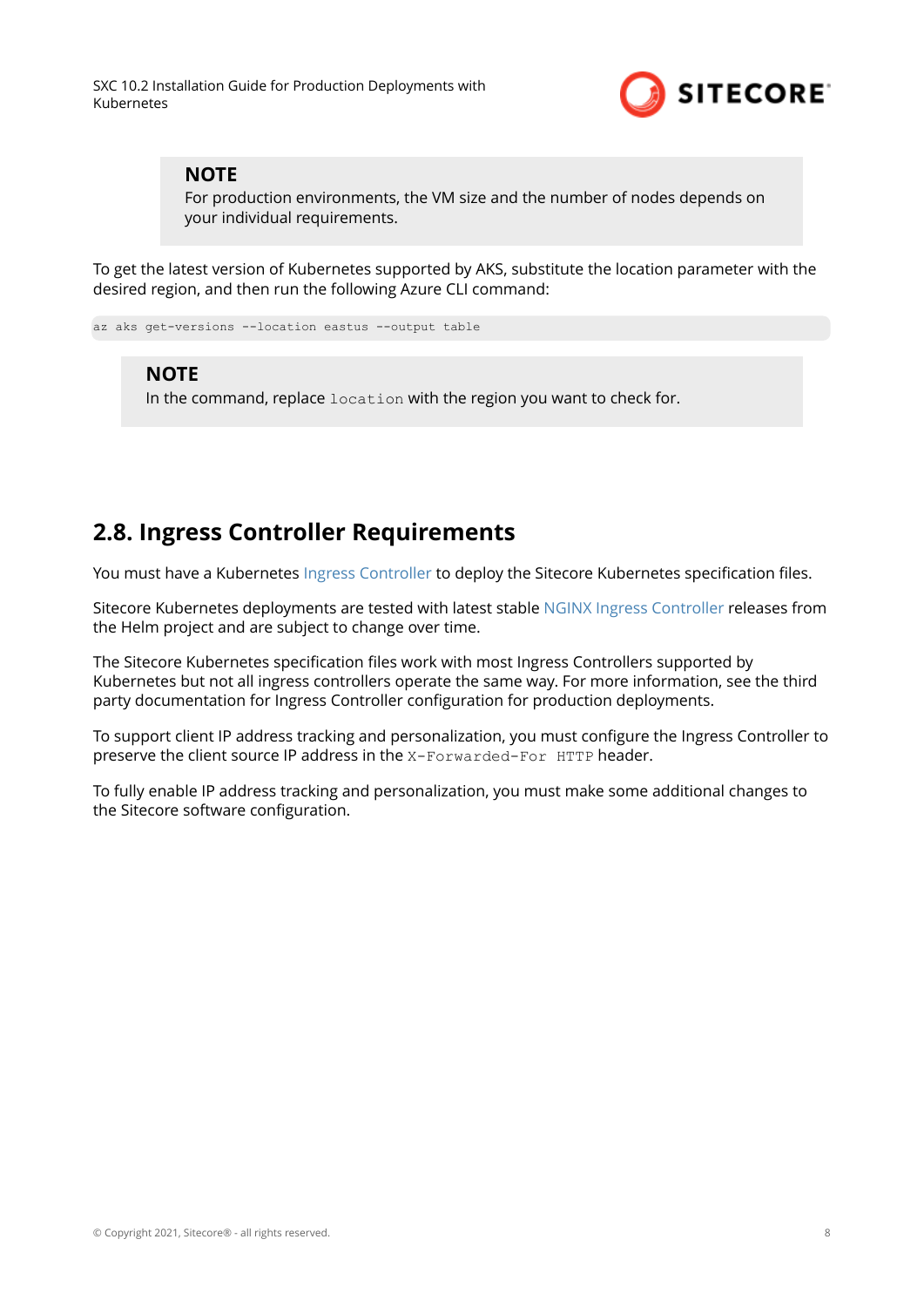

# <span id="page-8-0"></span>**3. Prerequisites**

Before you can deploy the Sitecore XC containers, you must prepare the Kubernetes specification files and the supporting files.

You must:

- Prepare Kubernetes specification files
- Generate the Identity Server token signing certificate
- Set up Kubernetes secrets and YAML files
- Generate TLS/HTTPS certificates
- [Review considerations about production and non-production images](#page-11-0)
- [Deploy external data services](#page-11-0)

## **3.1. Prepare Kubernetes specification files**

The Sitecore Experience Commerce (XC) Kubernetes specification files are designed to be deployed using the Kubernetes Kubectl CLI.

To prepare Kubernetes specification files:

- 1. [Download](https://dev.sitecore.net/Downloads/Sitecore_Commerce/102/Sitecore_Experience_Commerce_102.aspx) the Sitecore Commerce Container SDK package (Sitecore.Commerce.Container.SDK.\*.\*.\*.zip)
- 2. Extract the archive and locate the *k8s-commerce-\** folder for the Sitecore topology that you want to use.

#### **NOTE**

Sitecore XC Server (XC1) is the only [topology](#page-13-0) supported for Kubernetes deployments.

3. Inspect the folder contents and Kubernetes specification files (.  $yam1$ ).

## **3.2. Generate the Identity Server token signing certificate**

Sitecore Identity Server requires a private key certificate to sign the tokens that are passed between the server and the clients. You must generate this certificate, encode it to a Base64 encoded string form, and pass it to the container as an environment variable.

To generate a self-signed certificate: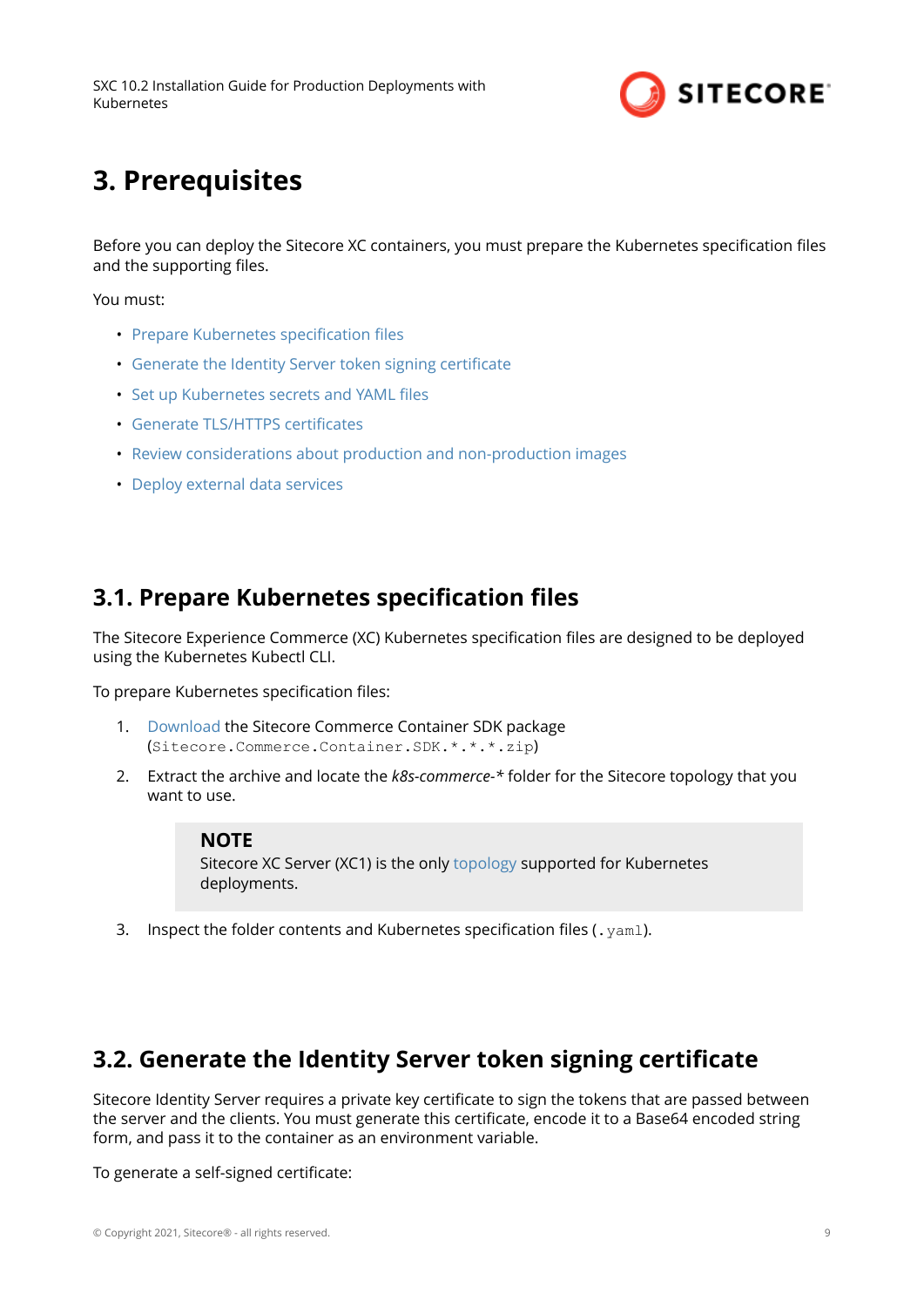

<span id="page-9-0"></span>• Run the following sample script.

```
$newCert = New-SelfSignedCertificate -DnsName "localhost" -FriendlyName "Sitecore Identity 
Token Signing" -NotAfter (Get-Date).AddYears(5)
Export-PfxCertificate -Cert $newCert -FilePath .\SitecoreIdentityTokenSigning.pfx -Password
(ConvertTo-SecureString -String "Test123!" -Force -AsPlainText)
[System.Convert]::ToBase64String([System.IO.File]::ReadAllBytes((Get-
Item .\SitecoreIdentityTokenSigning.pfx))) | Out-File -Encoding ascii -NoNewline -Confirm -
FilePath .\SitecoreIdentityTokenSigning.txt
```
### **NOTE**

The sample script generates a new self-signed certificate, prepares the string that is used as a secret, and saves it to a SitecoreIdentityTokenSigning.txt file.

The SitecoreIdentityTokenSigning.txt file contains the certificate string you specify as the -idCert value when you prepare the YAML files.

## **3.3. Set up Kubernetes secrets**

Sitecore Kubernetes deployments use [secrets](https://kubernetes.io/docs/concepts/configuration/secret/) to securely store the strings that are used by the containers in the cluster.

The secrets are used to store database usenames, passwords, and TLS certificates and are configured in text files and certificate files (tls.crt, tls.key) in the ./secrets/ folder in the Kubernetes specification files for each topology.

You must deploy the secrets to the K8s cluster before you deploy any Sitecore containers.

You must update each secret text file (.txt, .crt, .key) with the required values before deploying additional resources to the K8s cluster.

For a complete list of secrets and more information about individual secrets, see [Appendix A.](#page-28-0)

The Sitecore. Commerce. Container. SDK package provides a Kubectl kustomization. yaml file that deploys all the secret names and values in a single command.

### **3.3.1. Prepare YAML files**

You use the UpdateK8SYaml.ps1 script to prepare the YAML files.

To prepare the YAML files:

• Open a PowerShell window, and run the following script:

```
.\UpdateK8SYaml.ps1 -jsonFile '.\configltsc2019.json' ` 
  -k8sRootPath '..'
  -licenseFilePath "Location of your licence file" `
  -braintreeEnvironment "sandbox"
 -braintreeMerchantId "Your merchant id"
  -braintreePublicKey "Your public key"
  -braintreePrivateKey "Your private key"
```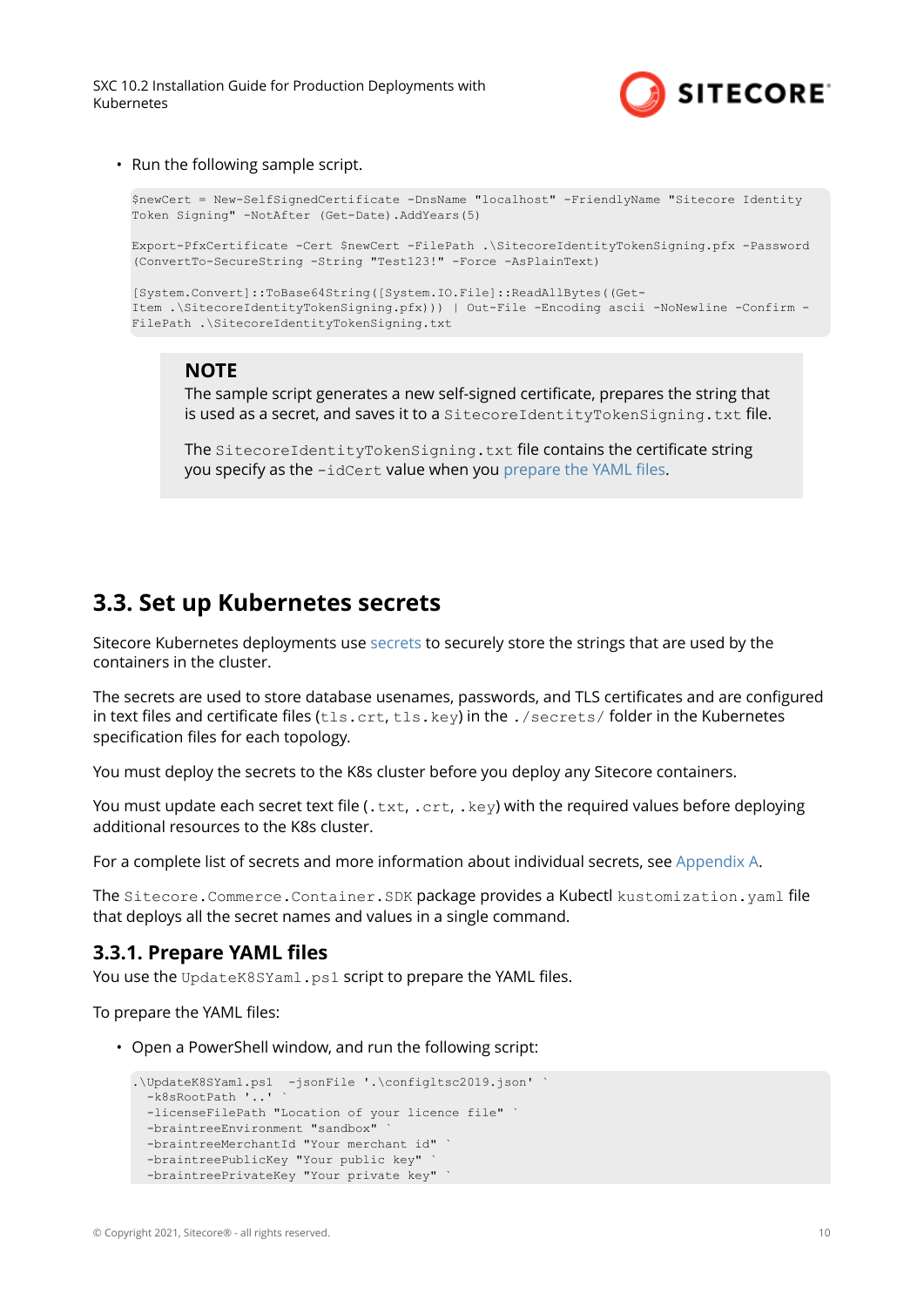

```
 -telerikKey "Your Telerik Encryption Key" `
 -idCert "Your Sitecore Identity certificate" `
-idSecret "Your Sitecore Identity secret"
 -mediaSecret "You shared secret for media request protection" 
 -idPassword "Your Sitecore Identity password" `
 -xcIdSecret "Your XC Connect Client Secret" `
 -reportingApiKey "Your Sitecore Reporting API key"
```
## **3.4. Generate TLS/HTTPS certificates**

To satisfy modern browser requirements and provide a secure environment by default, you must generate certificates for TLS [\(Transport Layer Security](https://en.wikipedia.org/wiki/Transport_Layer_Security)) before you deploy the Sitecore containers. This ensures secure communication between the browser and and the Kubernetes ingress controller.

The default Kubernetes ingress controller used by XC is the [NGINX Ingress Controller](https://www.nginx.com/products/nginx/kubernetes-ingress-controller/) . The NGINX ingress controller is used to terminate TLS connections sent by the browser and proxy network traffic to the individual containers inside the cluster. For more information, see the Kubernetes documentation for ingress TLS configuration and the [NIGNX TLS user guide](https://kubernetes.github.io/ingress-nginx/user-guide/tls/).

The HTTPS protocol is required to support the secure browser cookies used by the Sitecore Content Management role and the Identity Server role. HTTPS is enabled by default on the Content Delivery role but you can remove it if it is not required for your specific use case.

The following sample script generates the required certificates. This script is also available in the Sitecore Commerce Container SDK package.

To generate TLS/SSL certificates that are required by the NGINX ingress controller and install them in the correct certificate store:

- 1. Open a Windows Command Prompt as Administrator.
- 2. In the same directory as the Kubernetes specification files, for example in the  $k8s$ -commercexc1 folder, run the following sample script:

### **NOTE**

The mkcert utility will prompt the user the first time to install the generated self-signed root certificate authority.

```
IF NOT EXIST mkcert.exe powershell Invoke-WebRequest https://github.com/FiloSottile/
mkcert/releases/download/v1.4.1/mkcert-v1.4.1-windows-amd64.exe
-UseBasicParsing -OutFile mkcert.exe
.\mkcert -install
.\mkcert -cert-file secrets\tls\global-cm\tls.crt -key-file secrets\tls\global-cm\tls.key 
"cm.globalhost"
.\mkcert -cert-file secrets\tls\global-cd\tls.crt -key-file secrets\tls\global-cd\tls.key 
"cd.globalhost"
./mkcert -cert-file secrets\tls\global-id\tls.crt -key-file secrets\tls\global-id\tls.key 
"id.globalhost"
```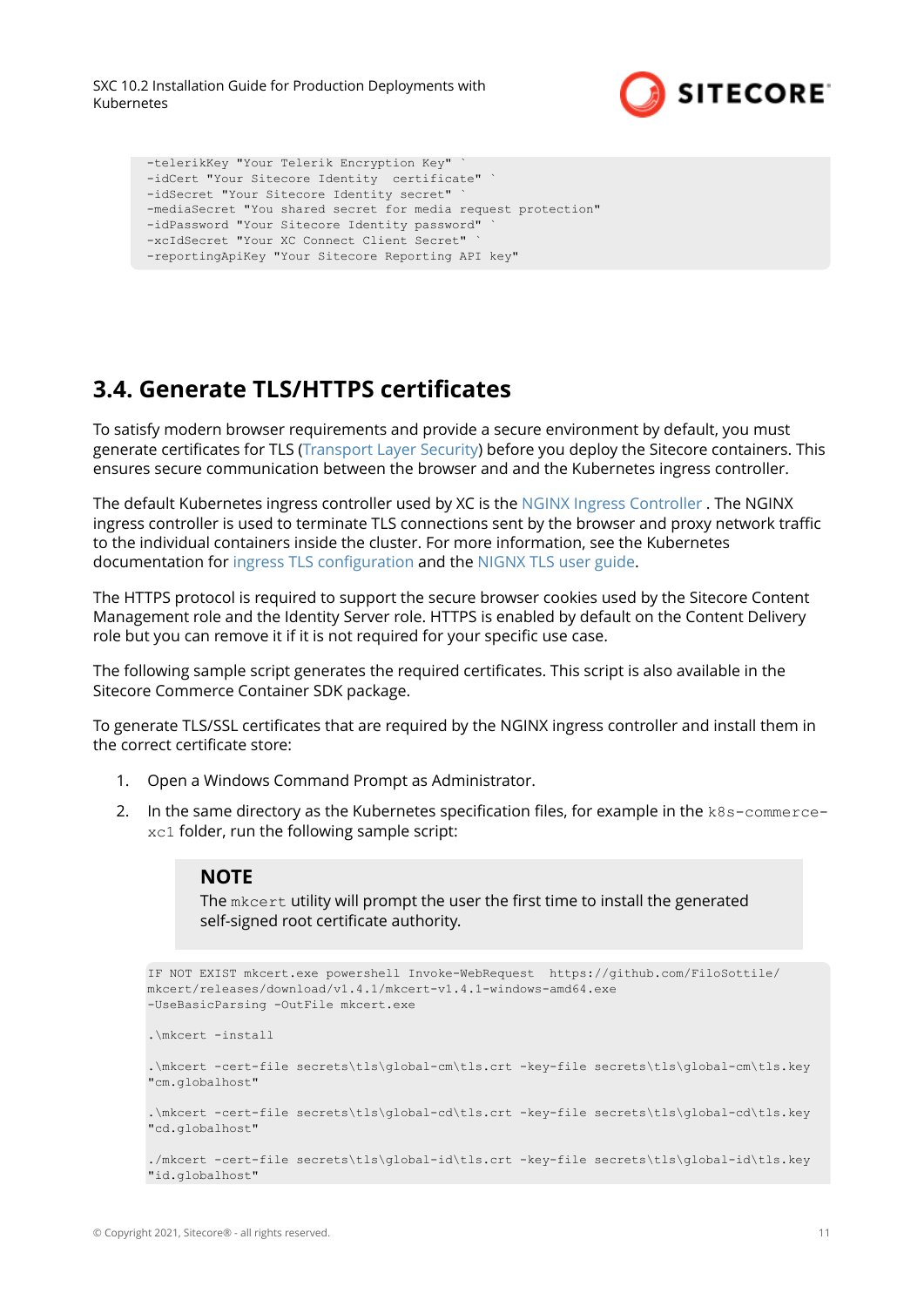

```
./mkcert -cert-file secrets\tls\global-authoring\tls.crt -key-file secrets\tls\global-
authoring\tls.key "authoring.globalhost"
./mkcert -cert-file secrets\tls\global-minions\tls.crt -key-file secrets\tls\global-minions
\tls.key "minions.globalhost"
./mkcert -cert-file secrets\tls\global-shops\tls.crt -key-file
secrets\tls\global-shops\tls.key "shops.globalhost"
./mkcert -cert-file secrets\tls\global-bizfx\tls.crt -key-file secrets\tls\global-bizfx
\tls.key "bizfx.globalhost"
```
### **IMPORTANT**

Once the self-signed root authority certificate and per-host TLS/SSL certificates have been generated, you must install the root authority certificate on the Trusted Root Certificate Authority store on all the clients.

## **3.5. About production and non-production containers images**

To minimize the time it takes to deploy Sitecore Experience Commerce (XC) to Kubernetes clusters for non-production use, Sitecore provides the required external services. These are for non-production use only. The non-production images are not supported by Sitecore in a production environment.

### **IMPORTANT**

The non-production services do not follow the best practices for hosting a production environment and should not be considered as a basis for production environments.

Sitecore provides non-production images for Microsoft SQL Server, Apache Solr, and RedisLabs Redis services.

### **WARNING**

Every container image that has the *type=nonproduction* label is not supported in a production environment. No warranty or extended support is provided for images that are labelled for non-production.

## **3.6. Deploy external data services**

In production deployments, you are expected to host the required external services outside the Kubernetes cluster.

External hosted services for Microsoft SQL Server, Apache Solr and RedisLabs Redis are required for production Kubernetes support from Sitecore.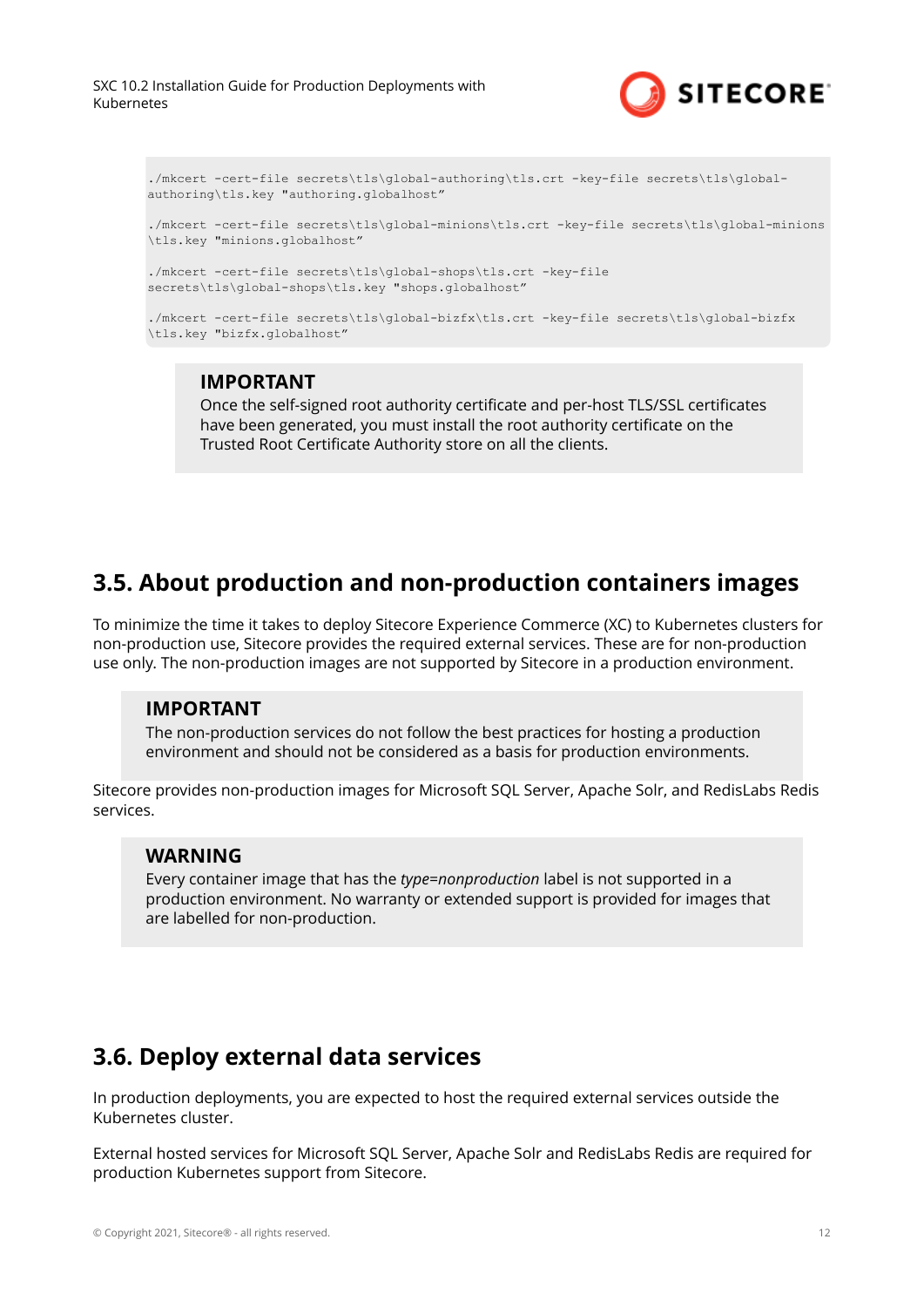

### **NOTE**

Starting with Sitecore XC 10.1, the Sitecore.Commerce.Container.SDK package includes a solr-init container for deployment that use the SearchStax service.

You must deploy and configure the external services for production use before you deploy Sitecore XC to Kubernetes.

To deploy the required database, search schemas, and all the required data, we provide Kubernetes *data initialization* jobs for Microsoft SQL Server and Apache Solr.

RedisLabs Redis external services do not require initialization. The required cache databases are created during first use.

You must complete the data initialization jobs before you deploy the Sitecore software containers.

For more information about data initialization, see the section [Deploy Data Initialization Jobs.](#page-15-0)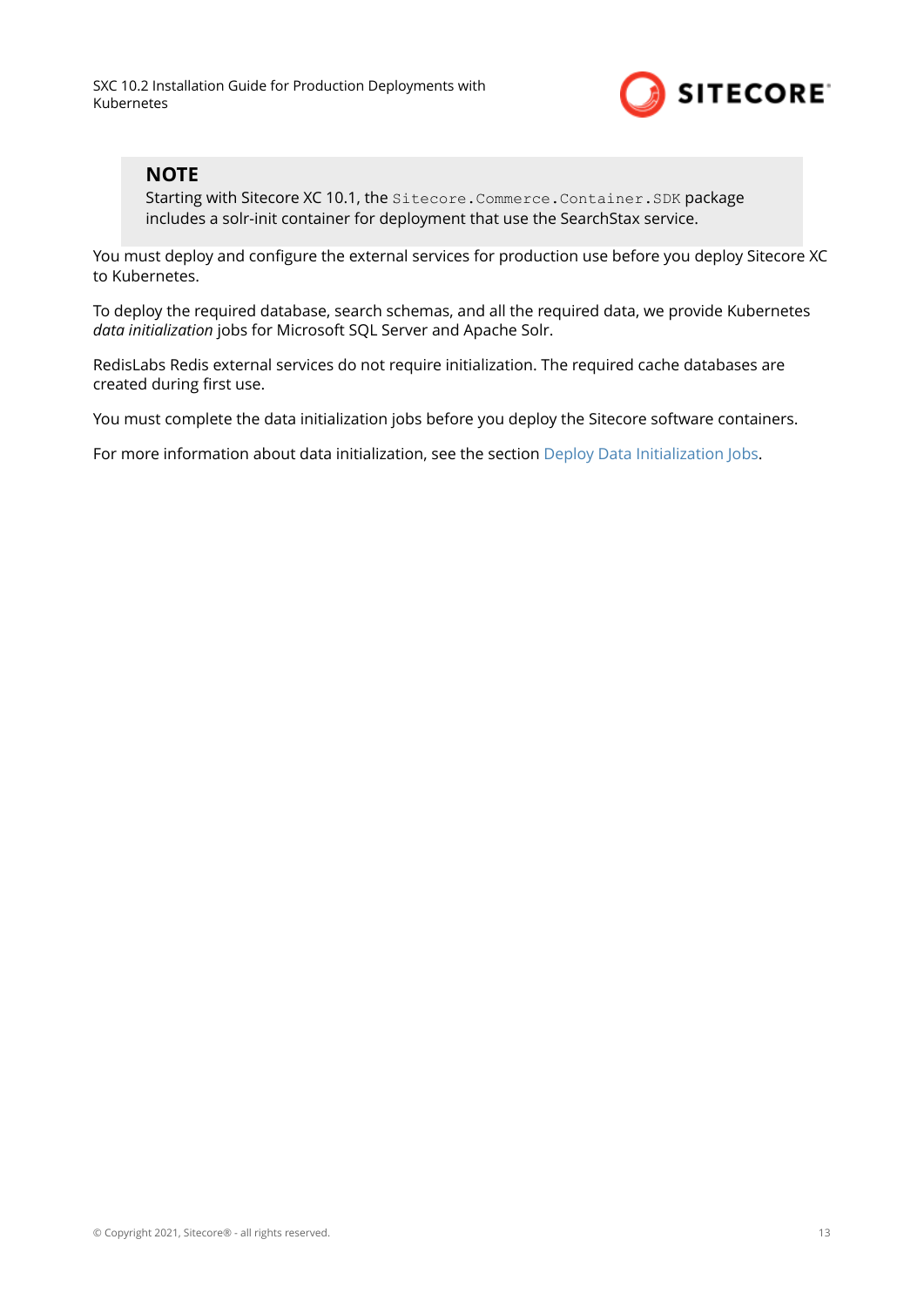

# <span id="page-13-0"></span>**4. Topology**

Sitecore XC supports a scaled topology for use with Kubernetes.

Sitecore Experience Commerce for Kubernetes is suitable for use in production and non-production environments. For non-production environments, the Sitecore.Commerce.Container.SDK package includes samples that you can use for external services roles. The resources required to run Sitecore XC in a non-production environment can be significant, but are required to mimic the exact configuration that is used in production.

## **Sitecore roles in the scaled topology for use with Kubernetes**

The Sitecore XC for Kubernetes topology includes container images for the following Sitecore roles:

### **NOTE**

While the container images of Sitecore roles are considered production images, you must create your own set of container images from your customized solution.

- Content Management
- Content Delivery
- Sitecore Identity Server
- XDB Processing
- XDB Reporting service
- XDB Collection service
- XDB Search service
- Marketing Automation Engine
- Marketing Automation Reporting
- XDB Reference Data service
- Sitecore Cortex Processing service
- Sitecore Cortex Reporting service
- XDB Search Worker
- Marketing Automation Engine
- Sitecore Cortex Processing
- MSSQL Data Initialization Job
- Solr Data Initialization Job
- Commerce Business Tools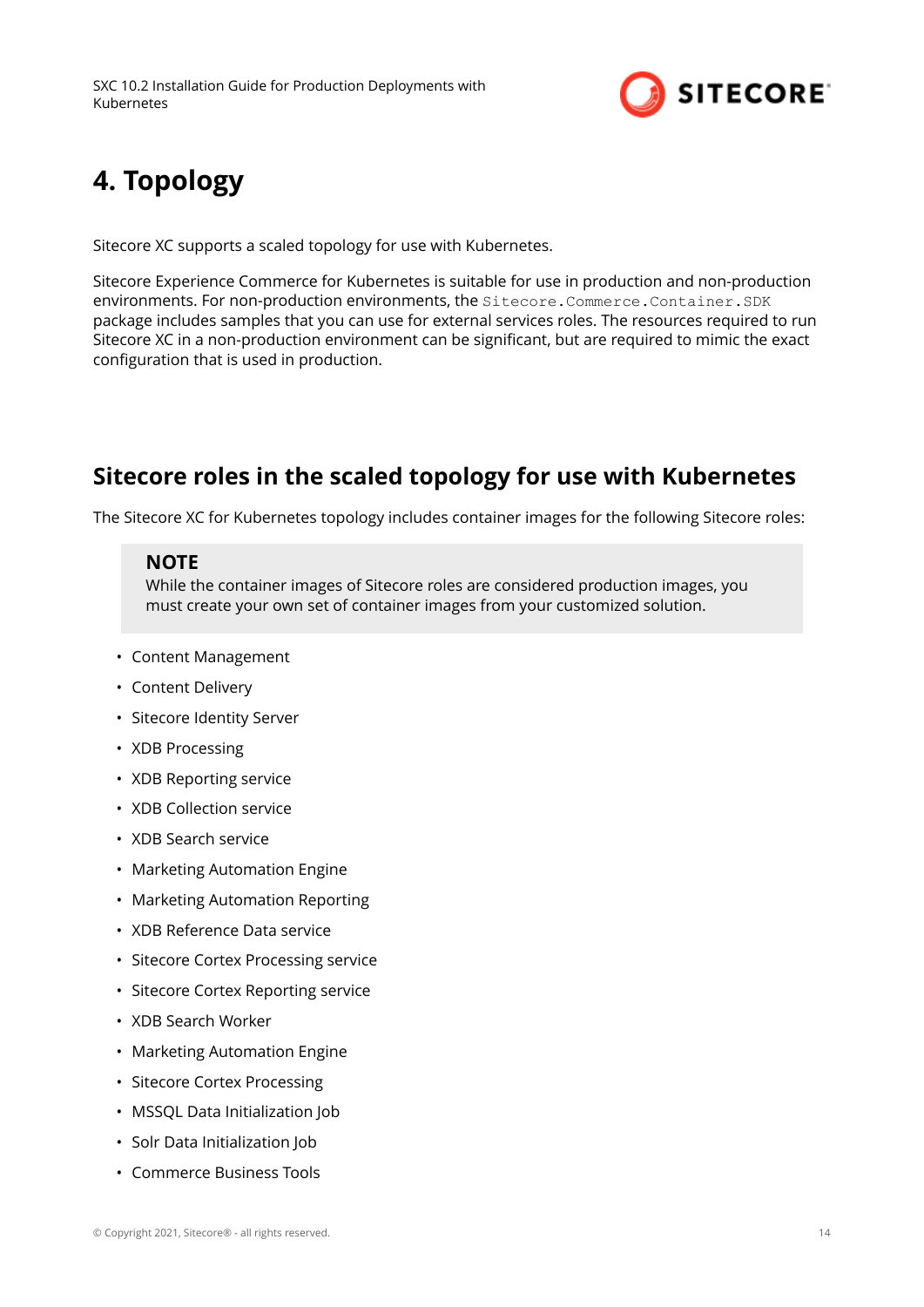

- Commerce Authoring Role
- Commerce Shops Role
- Commerce Minions Role

## **External service roles (non-production)**

The Sitecore XC for Kubernetes topology includes the following sample container images of external services to facilitate deployment in a non-production environment:

### **NOTE**

The container images of external services are not intended nor suitable for production deployment.

- Microsoft SQL Server
- Apache Solr
- RedisLabs Redis Server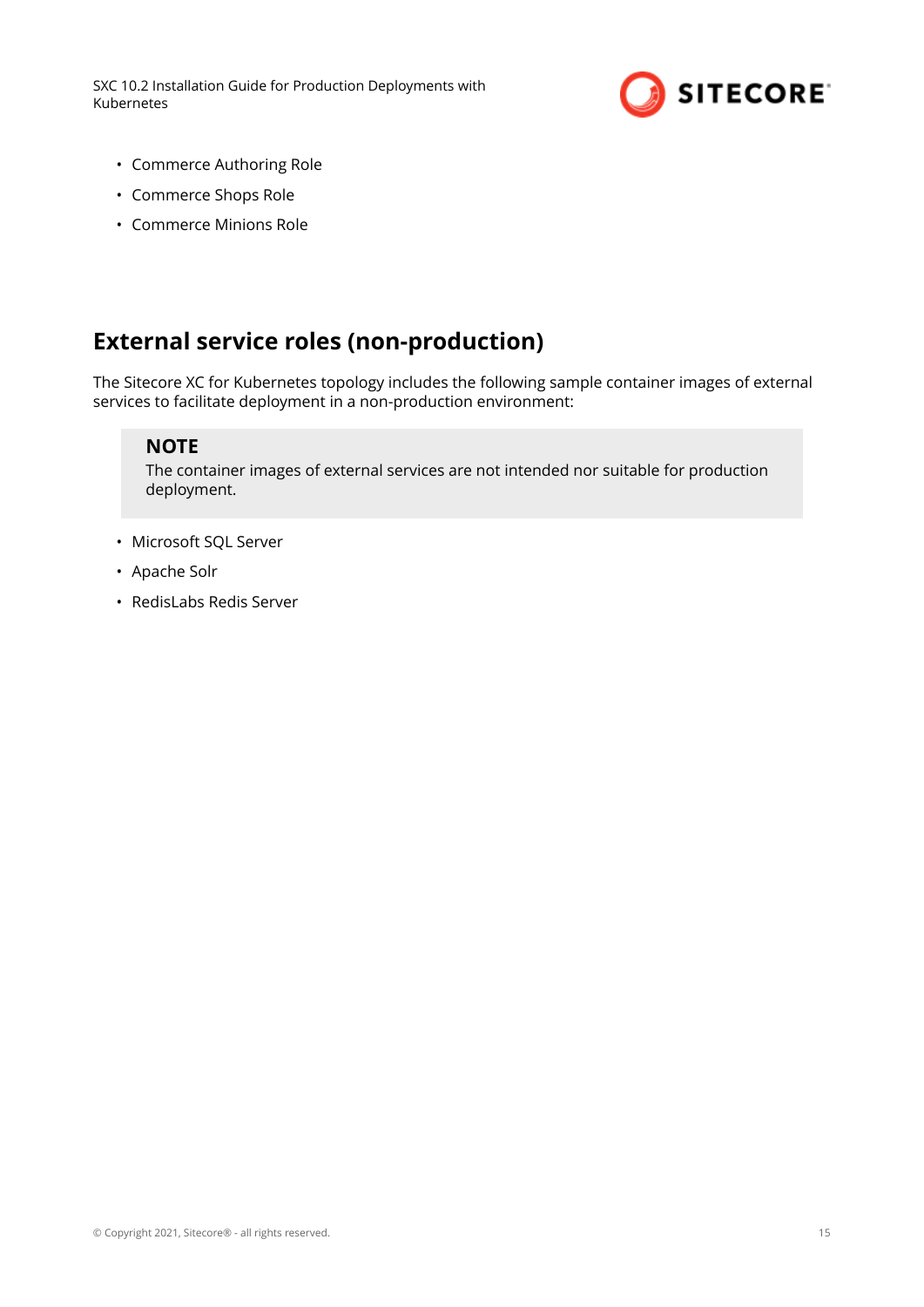

# <span id="page-15-0"></span>**5. Deploying Sitecore XC to the Azure Kubernetes Service**

You use Kubectl CLI to deploy the Sitecore XC containers to a Kubernetes cluster.

To deploy Sitecore XC to the Azure Kubernetes Service, perform the following:

- Create a resource group
- Configure the Kubectl context cluster
- [Deploy an ingress controller](#page-16-0)
- [Deploy the secrets](#page-17-0)
- [Deploy External Services for a non-production deployment](#page-17-0)
- [Deploy the data initialization jobs](#page-17-0)
- [Deploy the Sitecore XC pods](#page-18-0)
- Update the local host file
- [Validate access to the Commerce Authoring environment instance](#page-19-0)

## **5.1. Create a resource group**

To create a new resource group to use with the AKS cluster, you must use the Azure command-line interface (Azure CLI) that contains one or more Windows Server 2019 version 1809 nodes.

### **NOTE**

You can use your existing AKS cluster and resource group.

For more information about using the Azure CLI, see the [Azure documentation](https://docs.microsoft.com/en-us/azure/aks/windows-container-cli).

To create a resource group:

1. Log in to the Azure CLI and set a subscription.

```
az login
az account set --subscription "Your Subscription"
```
#### 2. Create a resource group:

```
az group create --name <MY_RESOURCE_GROUP_NAME> --location <LOCATION>
```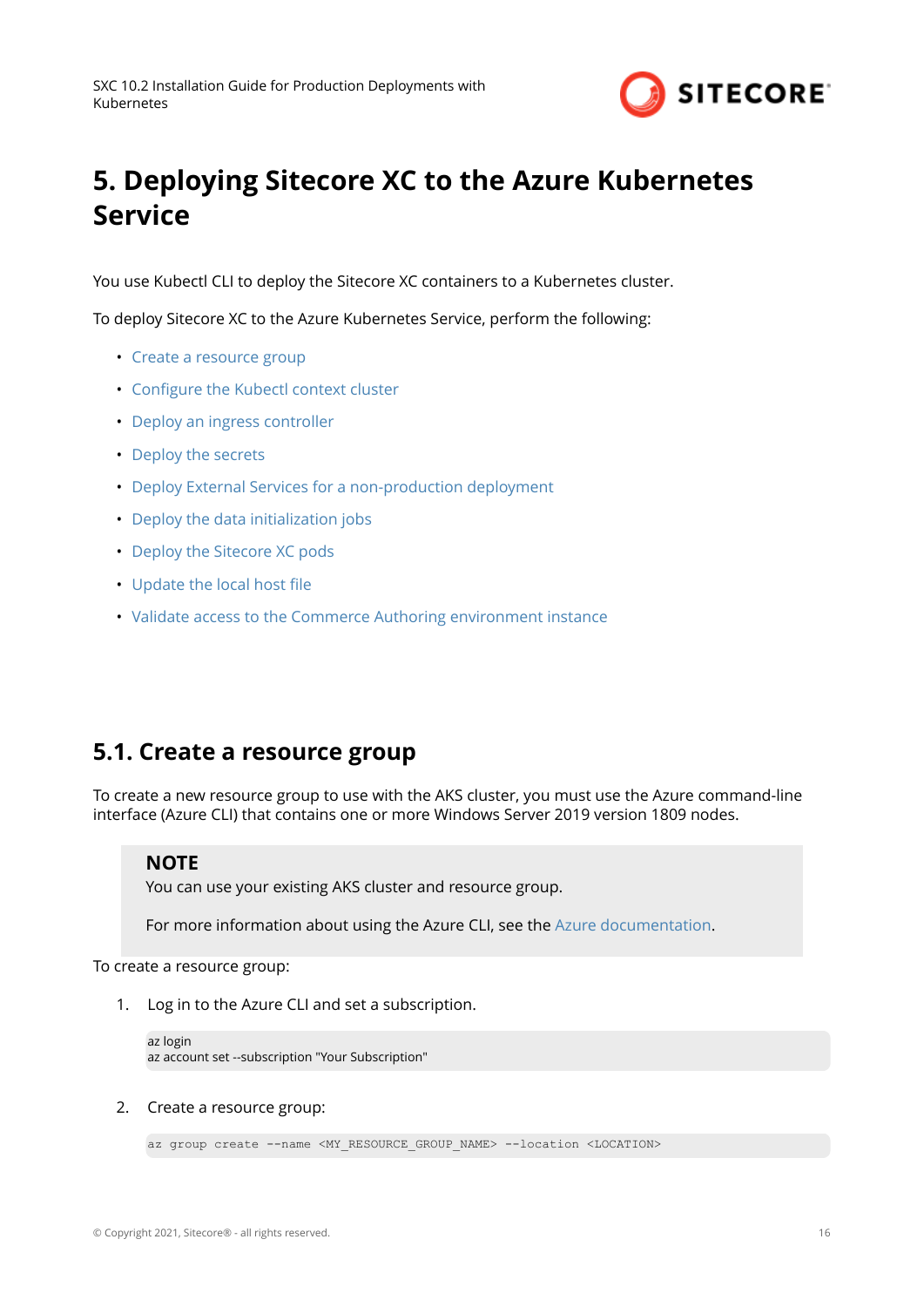

## <span id="page-16-0"></span>**5.2. Configure the Kubectl context cluster**

This procedure assumes you completed the creation of a [resource group.](https://docs.microsoft.com/en-us/azure/aks/windows-container-cli#create-a-resource-group)

To configure the Kubectl context cluster:

• Create a cluster and a node pool for Windows.

```
az aks create --resource-group <RESOURCE GROUP NAME> --name <CLUSTER NAME> `
         --node-count 1 --enable-addons monitoring
--kubernetes-version <K8S VERSION> --generate-ssh-keys
        --windows-admin-password <PASSWORD> --windows-admin-username azureuser --vm-set-type
VirtualMachineScaleSets --load-balancer-sku standard --network-plugin azure --node-vm-size 
<LINUX_VM_SIZE>
az aks nodepool add --resource-group <RESOURCE GROUP NAME> --cluster-name <CLUSTER NAME> --
os-type Windows
--name win --node-count 1 --node-vm-size <WINDOWS VM_SIZE> --kubernetes-version <K8S_VERSION>
az aks get-credentials
--resource-group <RESOURCE GROUP NAME> --name <CLUSTER_NAME>
```
## **5.3. Deploy an ingress controller**

To deploy an ingress controller:

- 1. Use the Windows AMD64 binaries to [Install Helm](https://helm.sh/docs/intro/install/). You can also use an alternative method as described in [Installing Helm Through Package](https://helm.sh/docs/intro/install/) [Managers](https://helm.sh/docs/intro/install/).
- 2. Create a namespace for the load balancer:

kubectl create namespace ingress-basic

3. Add an NGINX ingress controller feed to Helm.

helm repo add stable https://kubernetes.github.io/ingress-nginx --force-update

4. Use Helm to deploy the NGINX ingress controller.

```
helm install nginx-ingress stable/ingress-nginx --namespace ingress-basic
  --set controller.replicaCount=2
  --set controller.nodeSelector."kubernetes\.io/os"=linux
  --set defaultBackend.nodeSelector."kubernetes\.io/os"=linux
  --set-string controller.config.proxy-body-size=1000m
  --set controller.service.externalTrafficPolicy=Local
  --set controller.admissionWebhooks.patch.nodeSelector."kubernetes\.io/os"=linux
```
### **NOTE**

For more information about ingress configuration, see [NGINX Ingress Controller](https://github.com/helm/charts/tree/master/stable/nginx-ingress#configuration) Configuration.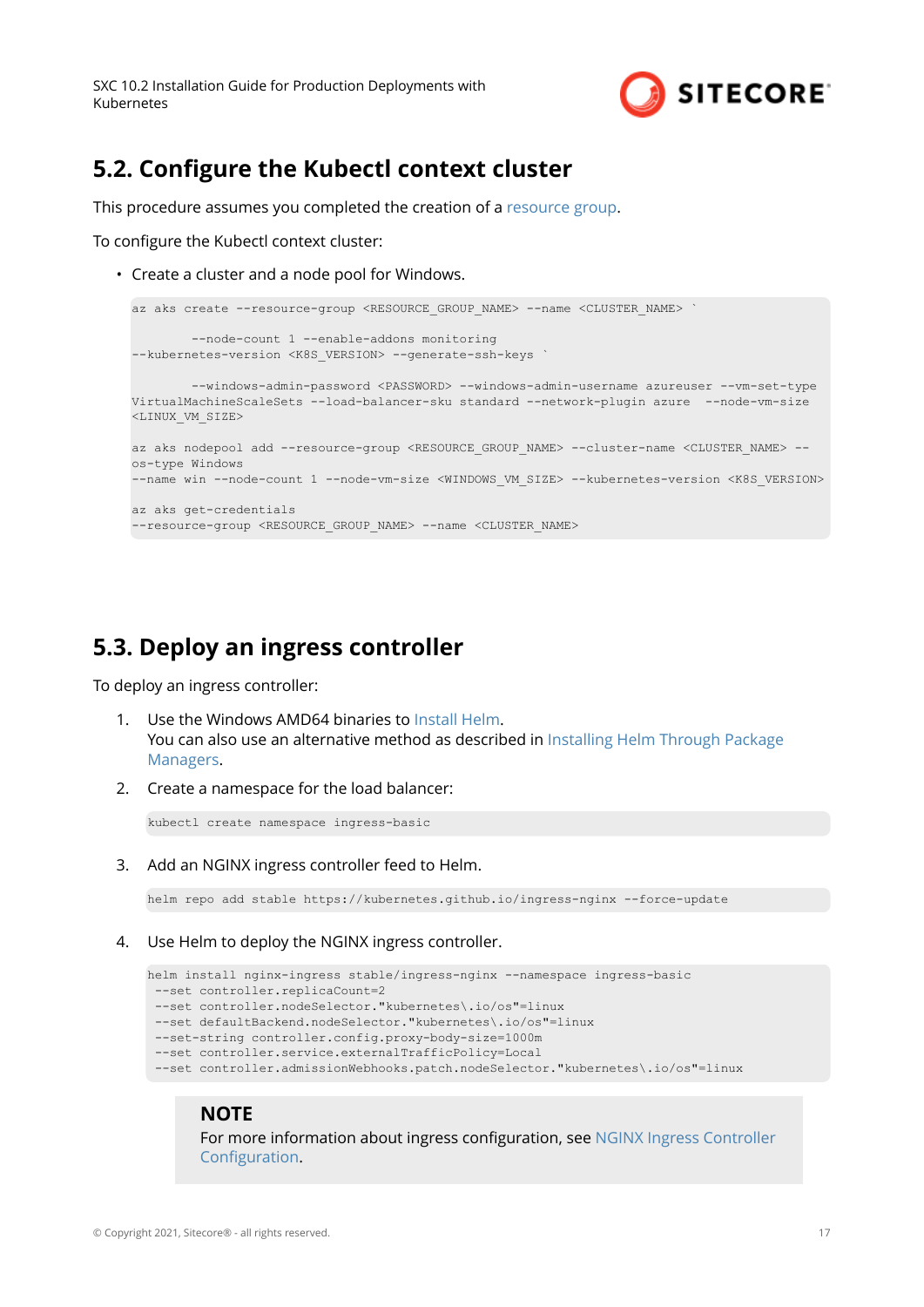

## <span id="page-17-0"></span>**5.4. Deploy the secrets**

To deploy the secrets to the secret files:

• Ensure that all the secrets files (.txt, .crt, .key) files in the . \secrets folder are updated according to the requirements listed in [Appendix A.](#page-28-0)

kubectl apply -k .\secrets

## **5.5. Deploy External Services for a non-production deployment**

To deploy the external services:

1. From the root folder of the desired topology, run the following command:

kubectl apply -k .\external

2. To check the status of the pods, run the following command:

kubectl get pods -o wide

3. Wait until the status of all the pods is *Running/OK*.

```
kubectl wait --for=condition=Available deployments --all --timeout=900s
kubectl wait --for=condition=Ready pods --all
```
## **5.6. Deploy the data initialization jobs**

To deploy the data initialization jobs:

1. From the root folder of the desired topology, run the following command:

kubectl apply -k .\init

#### **NOTE**

If you are using SearchStax as solr provider, use the following command instead:

kubectl apply -k .\overlays\init\SearchStax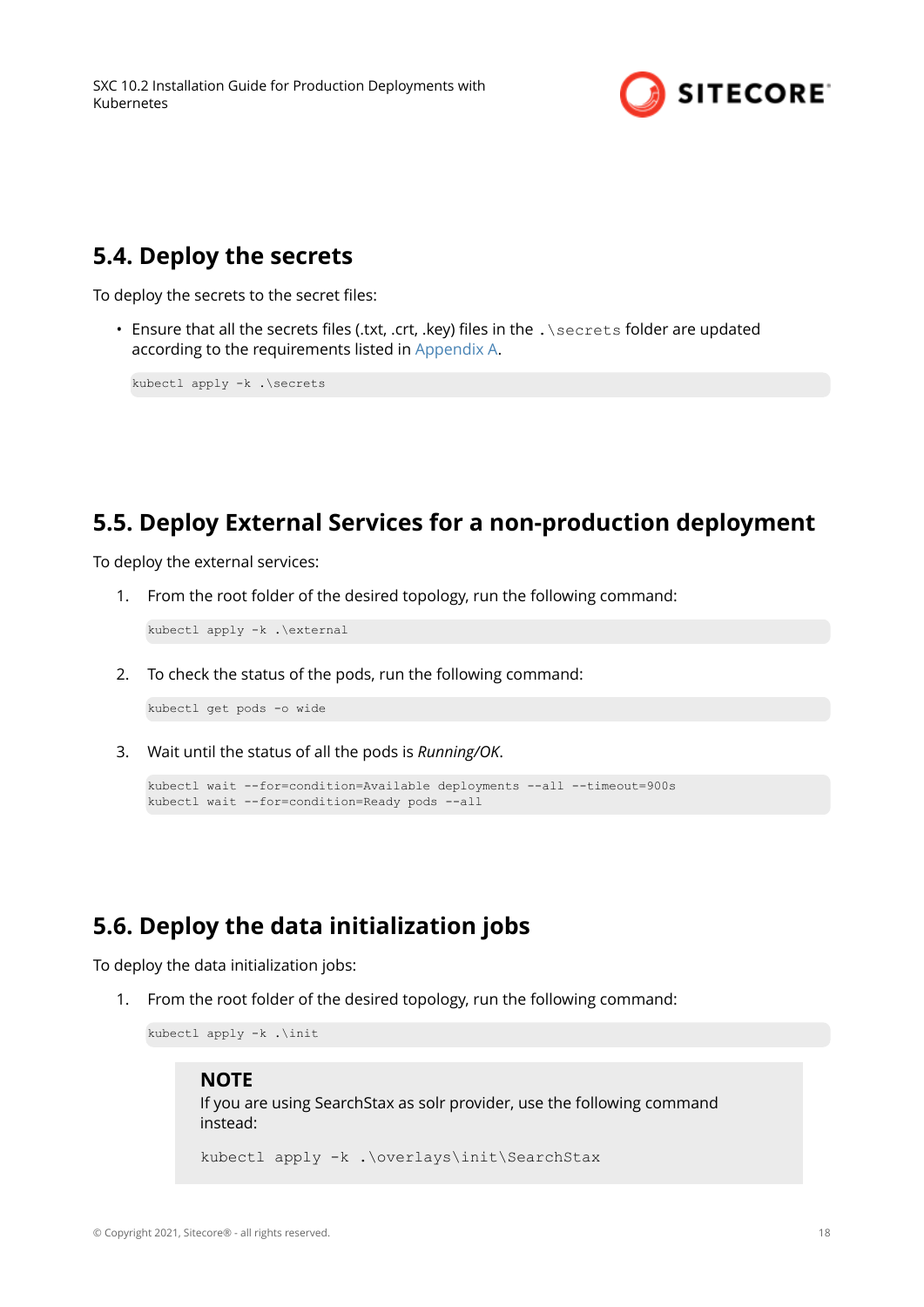

<span id="page-18-0"></span>2. To check the status of the jobs, run the following command:

kubectl get jobs -o wide

3. Wait until the status of all the jobs is *Complete/OK.*

```
kubectl wait --for=condition=Complete job.batch/solr-init --timeout=600s
 kubectl wait --for=condition=Complete job.batch/mssql-init --timeout=600s
```
## **5.7. Deploy the Sitecore XC pods**

To deploy the Sitecore XC pods:

1. From the root folder of the topology, for example from the k8s-commerce-xc1 folder, run the following command:

```
kubectl apply -f .\volumes\platform-config-storage.yaml
kubectl apply -f .\volumes\azurefile\submit-queue.yaml
kubectl apply -f .\volumes\azurefile\logs.yaml
```
2. From the root folder of the topology, for example from the  $k8s$ -commerce-xc1 folder, run the following command:

kubectl apply -k .\

3. To check the status of the pods, run the following command:

kubectl get pods -o wide

4. Wait until the status of all the pods is *Running/OK.*

```
kubectl wait --for=condition=Available deployments --all --timeout=1800s
```
5. From the root folder, run the following command:

kubectl apply -k .\ingress-nginx

## **5.8. Update the local host file**

To update the local host file:

1. To obtain the external IP address of the ingress controller service for the CM role, run the following command: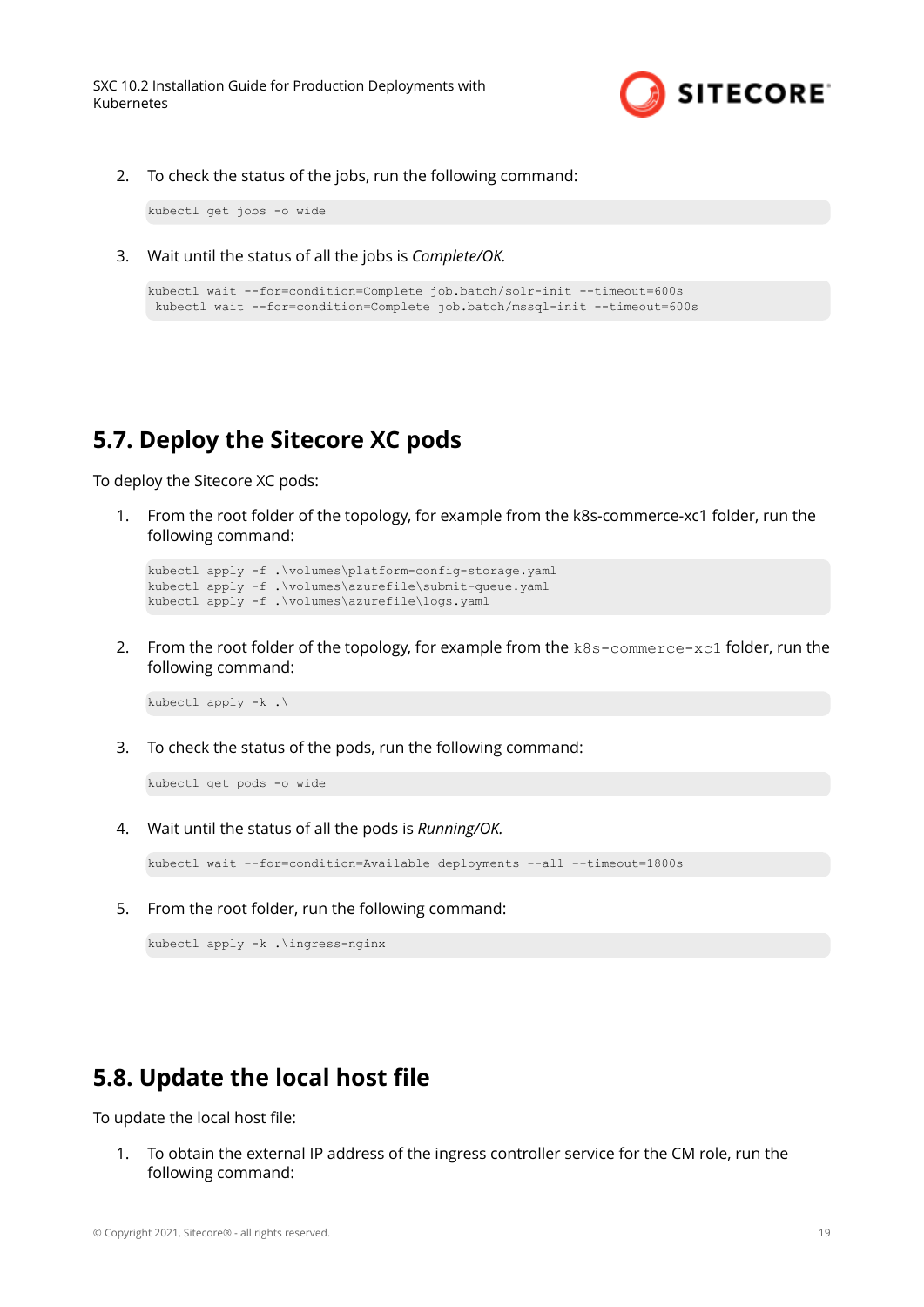

```
kubectl get service nginx-ingress-ingress-nginx-controller --namespace ingress-basic -
o=jsonpath='{.status.loadBalancer.ingress[0].ip}'
```
- 2. Update the local host file with the external IP address and the hostnames that are required by the ingress controller. The default hostnames are:
	- cm.globalhost
	- cd.globalhost
	- Id.globalhost
	- authoring.globalhost
	- shops.globalhost
	- minions.globalhost
	- bizfx.globalhost

## **5.9. Validate access to the Commerce Authoring environment instance**

To validate the deployment of the Commerce Authoring environment instance:

• Open a browser, and enter the URL for the Commerce Engine instance running the Commerce Authoring service. The default hostname for the Commerce Authoring is: https:// authoring.globalhost/commerceops/\$metadata.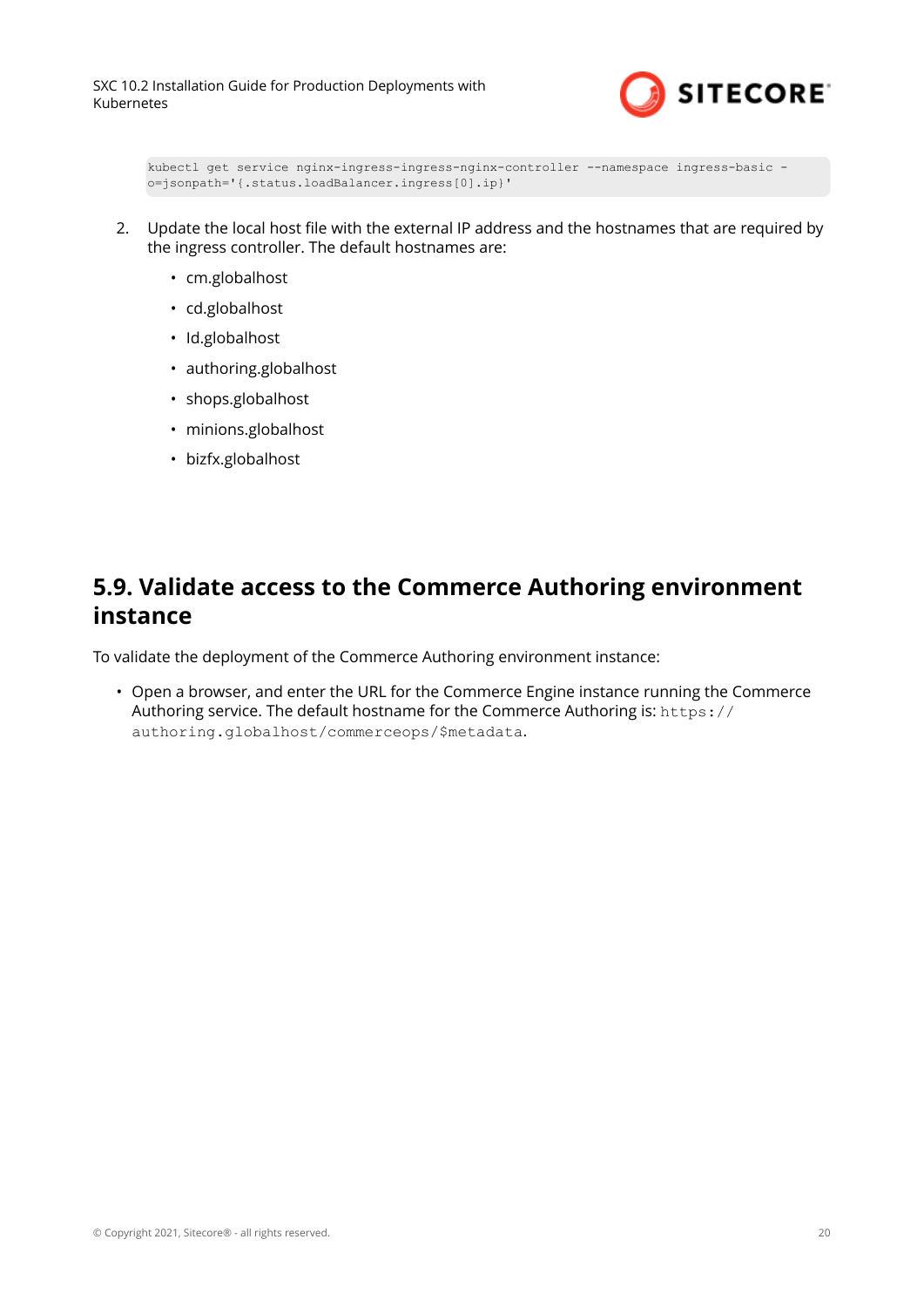

# <span id="page-20-0"></span>**6. Post-deployment tasks**

Once you have confirmed that the status of all containers is healthy, you must perform the following tasks to complete your deployment:

- [Bootstrap and initialize the Commerce Engine](#page-21-0)
- [Validate the deployment](#page-23-0)
- Configure user accounts
- [Generate catalog templates](#page-25-0)
- [Create an SXA Storefront tenant and site \(for XC1-CXA topology only\)](#page-26-0)
- Configure SolrCloud search indexes
- [Perform full rebuild of Commerce indexes](#page-27-0)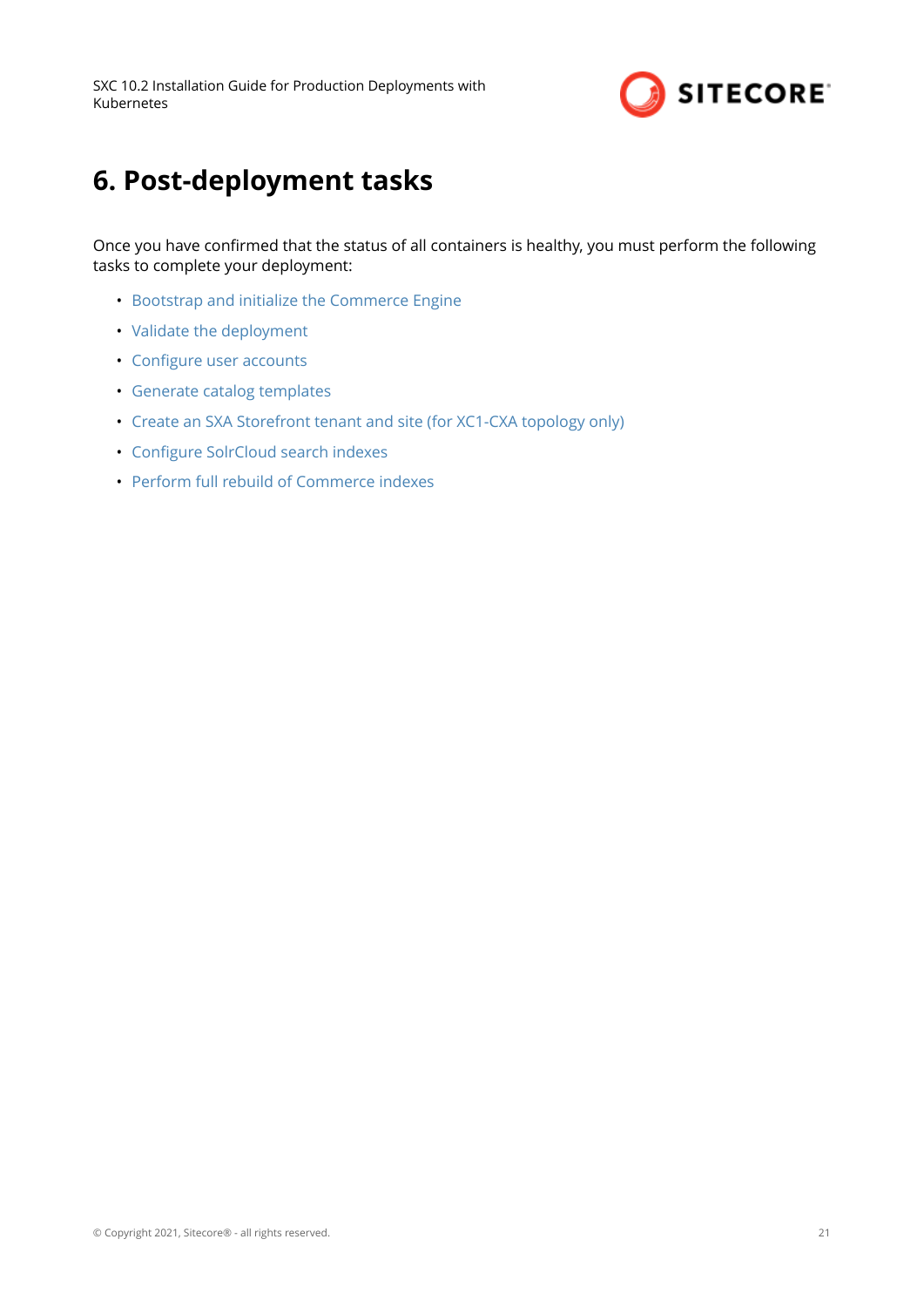

## <span id="page-21-0"></span>**6.1. Bootstrap and initialize the Commerce Engine**

After you have confirmed that containers have a healthy status, you must bootstrap and initialize your Commerce environments.

The Sitecore Commerce Engine SDK includes samples of API calls for DevOps operations, so that you can access the Sitecore XC API directly. The following instructions assume that you are using Postman to exercise the Sitecore XC API.

### **NOTE**

The following instructions assume that you have access to a Sitecore XC development (or DevOps) environment, with the [Postman API samples](https://doc.sitecore.com/en/developers/102/sitecore-experience-commerce/execute-sample-api-calls-in-postman.html) deployed. The Postman samples are included as part of the [Sitecore Commerce Engine SDK,](https://doc.sitecore.com/developers/102/sitecore-experience-commerce/en/sitecore-commerce-engine-sdk.html) available for [download](https://dev.sitecore.net/Downloads/Sitecore_Commerce/102/Sitecore_Experience_Commerce_102.aspx) in *Sitecore XC Packages for On Premise WDP*.

### **6.1.1. Setup the environment in Postman**

You must setup the environment in Postman to point to your deployment before you can exercise the API samples.

To setup the environment in Postman, for example, the *Habitat Environment*:

- 1. In the top right corner of Postman, in the environment selector drop-down, click the environment name, for example *Habitat Environment.*
- 2. Click the **Environment quick look** icon, and in the Environment values dialog, click **Edit**. The following table shows the default values from the

Sitecore.Commerce.Container.SDK/k8s-commerce-xc1/ingress-nginx/ ingress.yaml)

| <b>Variable</b>      | <b>Current value</b>                |
|----------------------|-------------------------------------|
| Environment          | HabitatAuthoring                    |
| ShopperId            | ShopperId                           |
| Language             | en-US                               |
| Currency             | USD.                                |
| ServiceHost          | https://authoring.globalhost        |
| AuthoringHost        | https://authoring.globalhost        |
| MinionsHost          | https://minions.globalhost          |
| ShopsHost            | https://shops.globalhost            |
| SitecoreIdServerHost | https://id.globalhost               |
| HostName             | <deployment-name></deployment-name> |
|                      |                                     |

SitecoreIdServerPassword <Password>

#### **NOTE**

This values should match the value used in the k8s-commerce-xc1\secrets\xp\sitecoreadminpassword.txt file).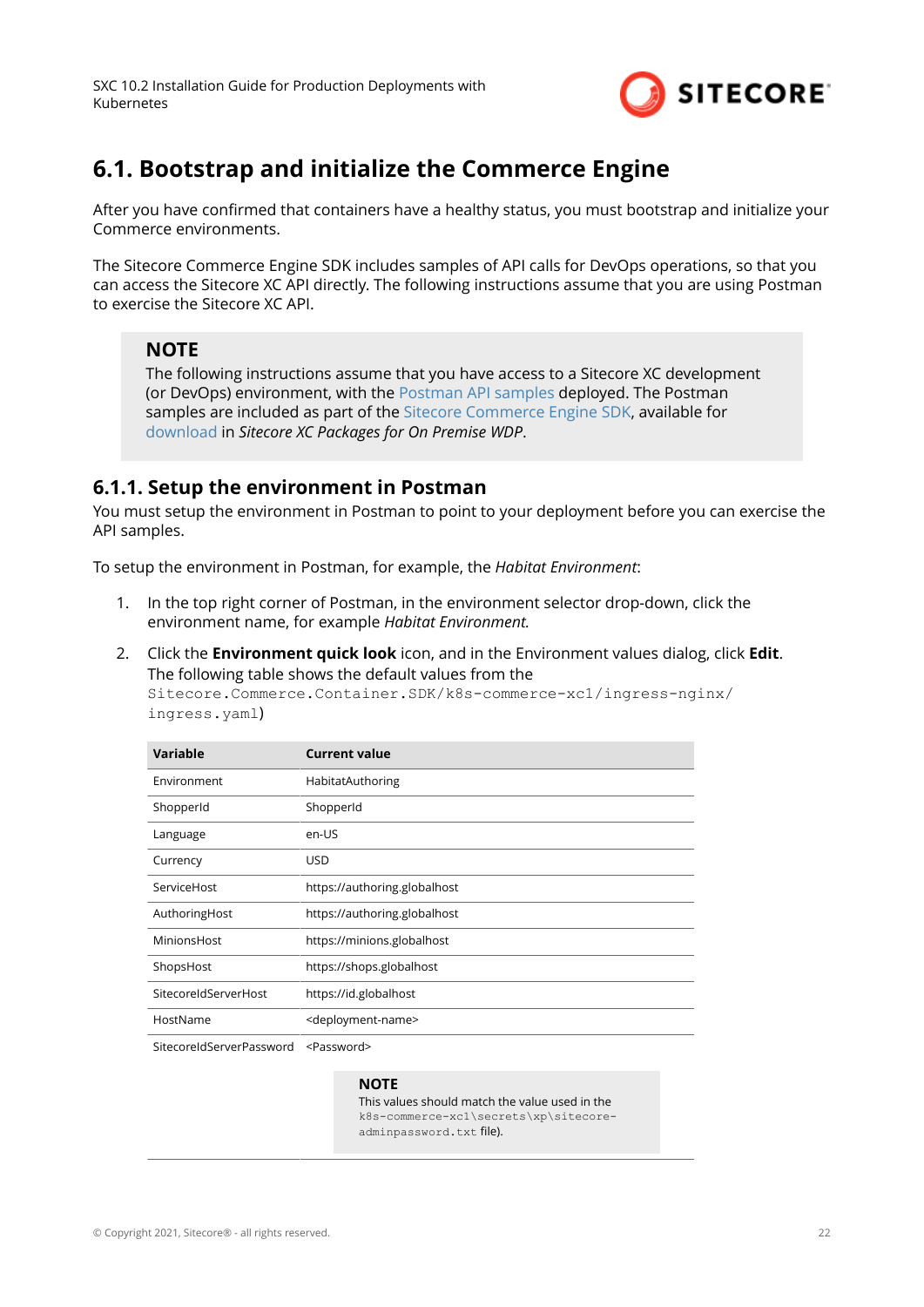

<span id="page-22-0"></span>3. In the **MANAGE ENVIRONMENTS** dialog, update the values to match those deȴned in the / k8s-commerce-xc1/ingress-nginx topology folder.

### **6.1.2. Bootstrap and initialize the Commerce Engine**

To run the bootstrap and initialize operations:

- 1. In the top right corner of Postman, click the environment selector and select the environment, for example the *Habitat Environment*.
- 2. In the Postman **Collections** pane, open the *Authentication* folder, and in the *Sitecore* sub-folder, execute the GetToken request.
- 3. In the Postman **Collections** pane, navigate to the *SitecoreCommerce\_DevOps* folder.
- 4. Open the *1 Environment Bootstrap* folder, and execute the **Bootstrap Sitecore Commerce** call.
- 5. Open the *3 Environment Initialize* folder, and execute the **Ensure\Sync default content paths** call.

### **NOTE**

If the status of a request is WaitingForActivation, you can execute the [Check Long Running Command Status request.](https://doc.sitecore.com/developers/102/sitecore-experience-commerce/en/check-the-status-of-a-long-running-command.html) When you execute the CheckCommandStatus request, you must ensure you are calling the same service that the previous command was executed in.

6. In the *3 Environment Initialize* folder, execute the **Initialize Environment** call.

### **NOTE**

If the status of a request is WaitingForActivation, you can execute the [Check Long Running Command Status request.](https://doc.sitecore.com/developers/102/sitecore-experience-commerce/en/check-the-status-of-a-long-running-command.html) When you execute the CheckCommandStatus request, you must ensure you are calling the same service that the previous command was executed in.

7. Repeat step 5 and step 6 for other environments, if applicable (for example, for the AdventureWorks environment).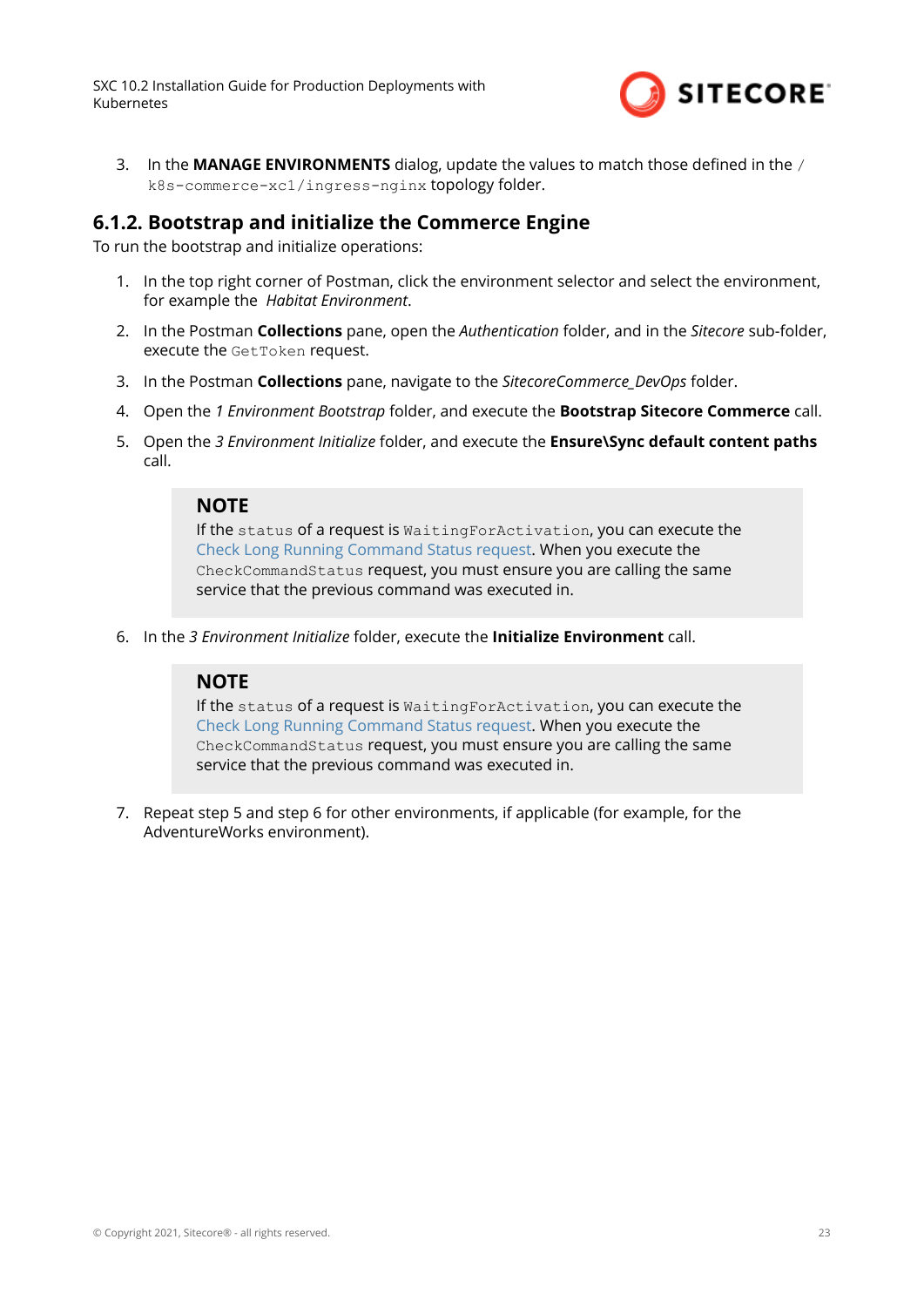

## <span id="page-23-0"></span>**6.2. Validate the deployment**

After bootstrapping and initializing the Commerce Engine, make sure that you can access the Business Tools, and the Sitecore Launchpad.

### **6.2.1. Validate the deployment of Business Tools**

The Sitecore Commerce XC Business Tools are deployed in the Authoring environment.

To validate the deployment of the Business Tools:

- 1. Open a browser, and enter the URL for the Commerce Business tools instance. The default host name for the XC Business Tools is: https://bizfx.globalhost.
- 2. Login to the Business Tools and ensure that you can browse the tools.

### **NOTE**

Within the Sitecore Launchpad, the links to the Business Tools will be broken when you bring up the containers. To fix it, follow and, in the Link field, enter the URL https:// bizfx.globalhost/ (instead of https://localhost:4200).

### **6.2.2. Validate access to the Content Management instance**

To validate the deployment of the Content Management instance:

- 1. Open a browser, and enter the URL for the Content Management instance. The Content Management instance runs on port 443 and uses the HTTPS protocol. The default host name for the Content Management instance is: https://cm.globalhost/ Sitecore
- 2. Validate that you can login to Sitecore and access the Sitecore Launchpad.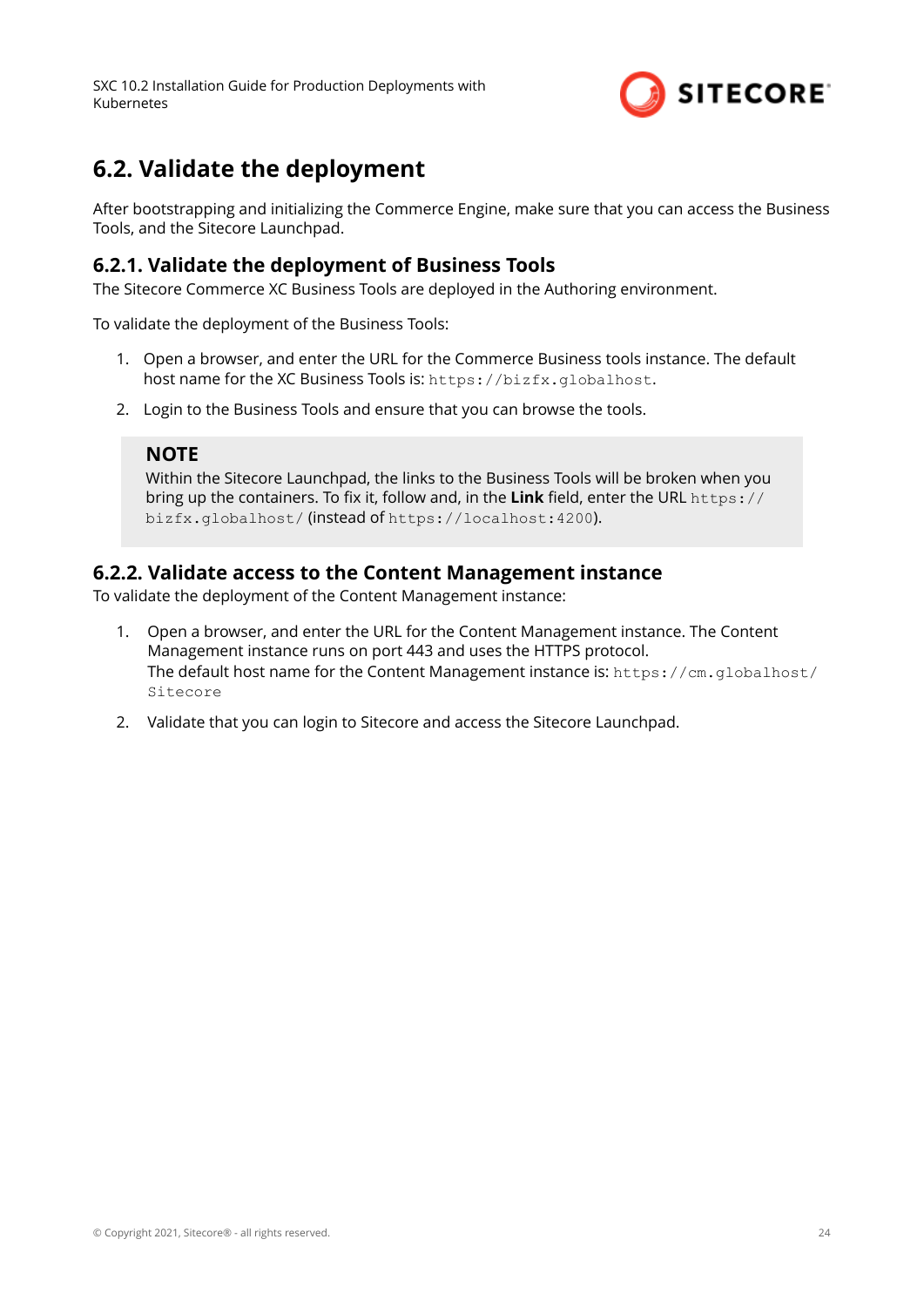

## <span id="page-24-0"></span>**6.3. Configure user accounts**

After you have deployed your Sitecore XC solution, you must create user accounts and assign the appropriate roles.

### **NOTE**

Every Sitecore XC user who requires access to the Business Tools must have the *Commerce Business User* role assigned, at a minimum.

You [create users](https://doc.sitecore.com/developers/102/platform-administration-and-architecture/en/create-a-user.html) and [assign roles](https://doc.sitecore.com/developers/102/platform-administration-and-architecture/en/add-a-user-to-a-role.html) using the **User Manager** tool on the **Sitecore Launchpad**.

Refer to the [User roles and permissions](https://doc.sitecore.com/developers/102/sitecore-experience-commerce/en/user-roles-and-permissions.html) topic for information on the pre-defined roles and associated permissions for the Sitecore XC Business Tools.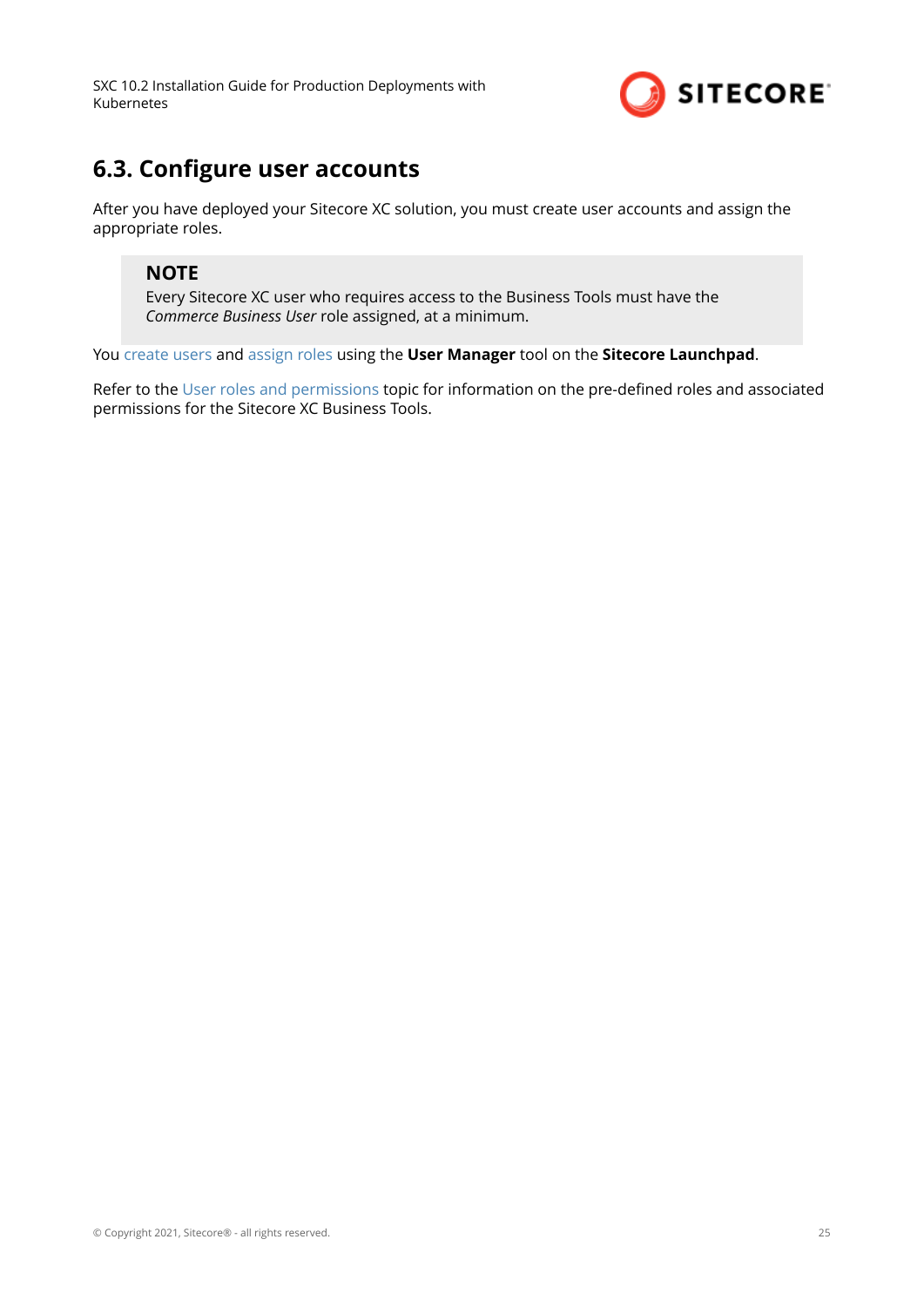

## <span id="page-25-0"></span>**6.4. Generate catalog templates**

After you have deployed your Sitecore XC solution, you must refresh the cache and generate catalog templates, then republish the site.

You can perform both of these operations from the **Content Editor** on the **Sitecore Launchpad**.

To generate catalog templates:

- 1. Open a browser, and login to the **Sitecore Launchpad** (in a container deployment, the URL is https://xc1-cxacm.localhost/sitecore)
- 2. Click on **Content Editor**.
- 3. In the Content Editor, click on the **Commerce** tab.
- 4. Click on **Refresh Commerce Cache** (in the **Caches** tile).
- 5. Click on **Update Data Templates** (in the **Catalog** tile)**.**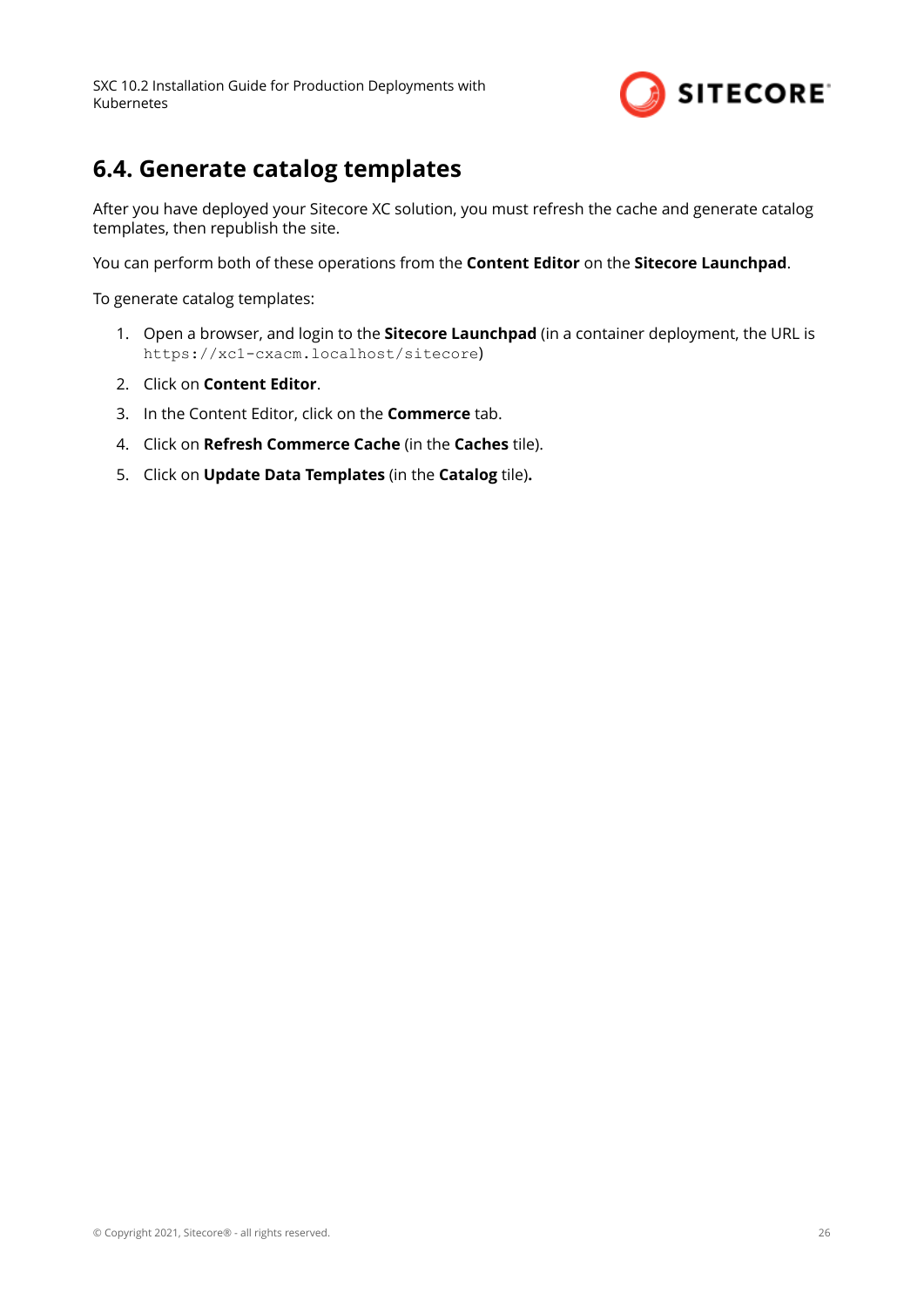

## <span id="page-26-0"></span>**6.5. Create an SXA Storefront tenant and site**

If your deployment topology includes the SXA Storefront and you to want to use the SXA Storefront site as a starting point to create your own e-commerce site, you must create a new tenant and storefront site using [this procedure.](https://doc.sitecore.com/developers/102/sitecore-experience-commerce/en/create-a-commerce-tenant-and-site.html)

### **NOTE**

In deployment using Kubernetes, the SXA Storefront site is functional only after you complete all post-deployment steps.

## **6.6. Configure SolrCloud search indexes**

The Sitecore XC deployment with Kubernetes runs a solr-init container for deploying the SolrCloud service. In order to successfully build Sitecore web index, you must first populate the managed schema.

To configure SolrCloud search indexes:

- 1. Open a browser, and navigate to: https://cm.globalhost/sitecore.
- 2. Login to Sitecore with the *admin* user and password that you configured as a [XP Kubernetes](#page-28-0) [secret](#page-28-0).
- 3. In the Sitecore Control Panel, in the **Indexing** tab, click **Populate Solr Managed Schema**.
- 4. In the **Schema Populate** dialog box, select all the indexes and then click **Populate**.

### **NOTE**

Wait for the process to complete, then close the dialog box.

5. In the Sitecore Control Panel, click **Indexing manager** and, in the **Indexing Manager** dialog box, select **sitecore\_web\_index** and other indexes that you want to rebuild and then click **Rebuild**.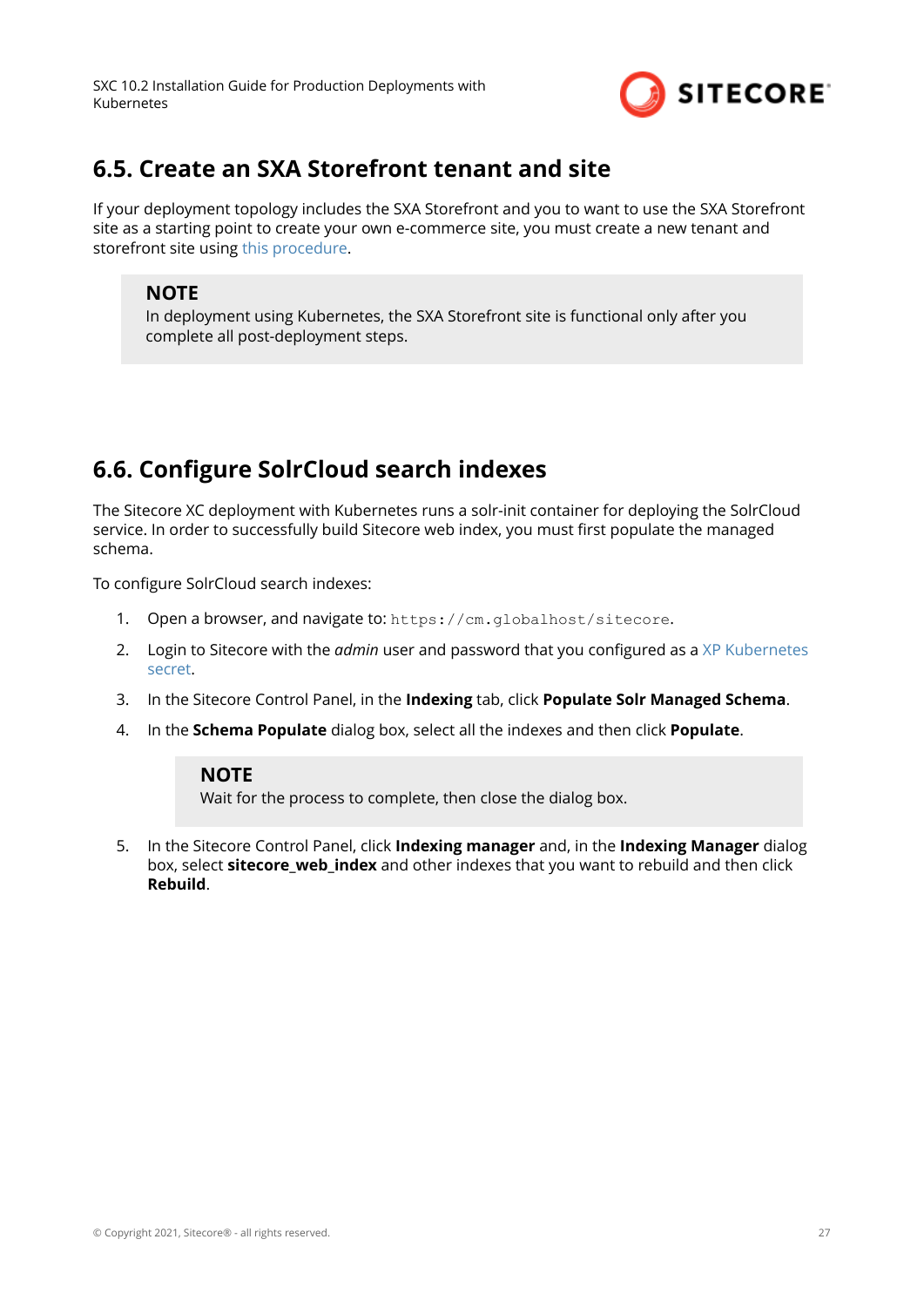

## <span id="page-27-0"></span>**6.7. Perform full rebuild of Commerce indexes**

After you initialized your environments with Commerce data (for example, the sample AdventureWorks or Habitat environments), you must rebuild the following Commerce indexes using Postman:

- Catalog Items
- Promotions
- Price Cards

To rebuild :

- 1. In the Postman **Collections** pane, expand the *SitecoreCommerce\_DevOps* collection.
- 2. Open the *Minions* folder, and execute the following request:
	- *Run FullIndex Minion Catalog Items* request.
	- *Run FullIndex Minion Promotions* request.
	- *Run FullIndex Minion PriceCards*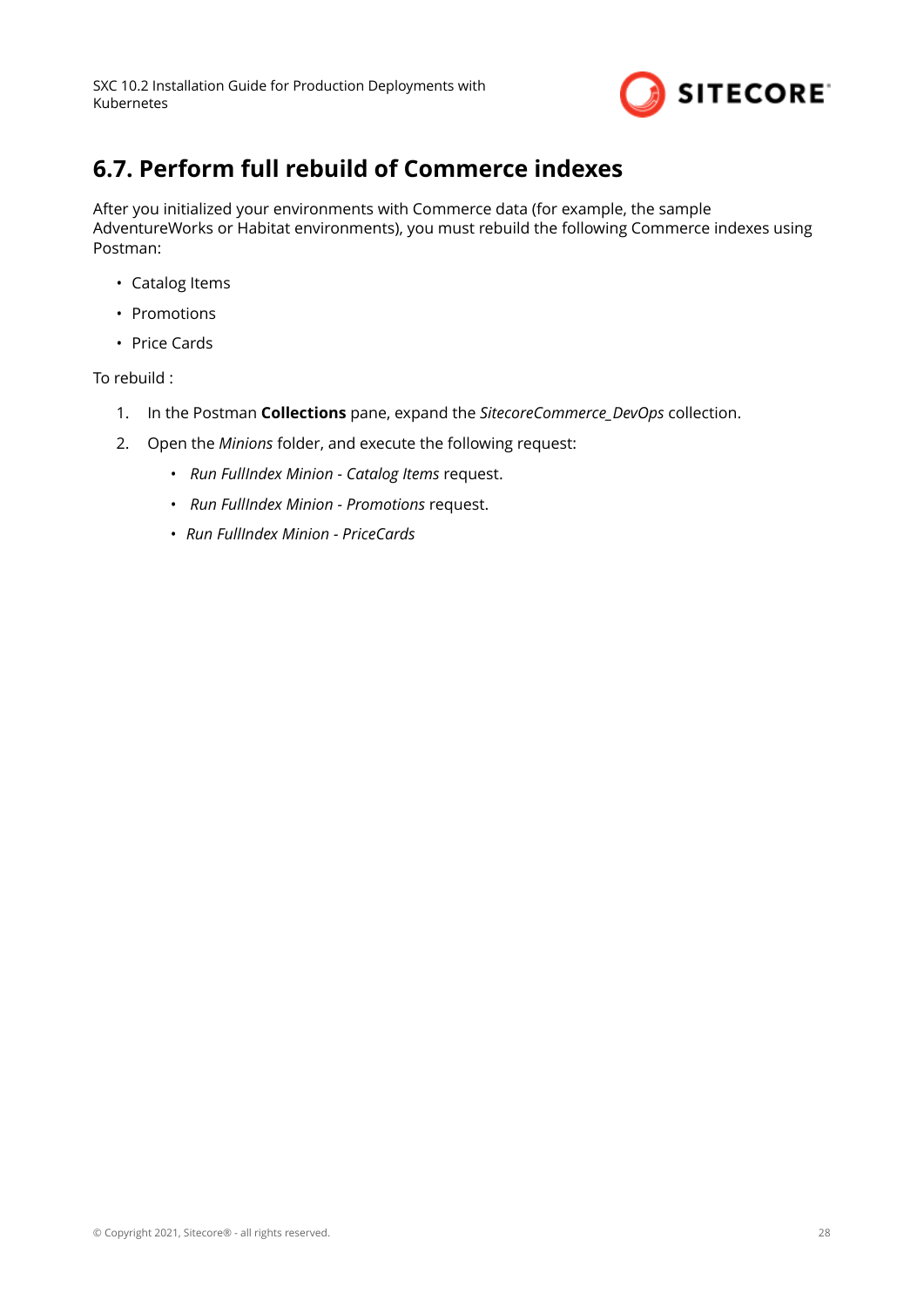

# <span id="page-28-0"></span>**7. Appendix A – Kubernetes secrets list**

The Kubernetes secrets files included in the Sitecore Commerce Container SDK package are divided by folders as follows:

- XC Kubernetes secret files
- XP Kubernetes secret files
- SearchStax secret files

## **7.1. XC Kubernetes secret files**

The following table lists and describes the XC Kubernetes secret files located in the /k8s-commercexc1/secrets/xc/ folder.

| <b>File name</b>                                 | <b>Description</b>                                                                                                       | <b>Default value</b>                                                                                                                                                                                                                                           |  |  |
|--------------------------------------------------|--------------------------------------------------------------------------------------------------------------------------|----------------------------------------------------------------------------------------------------------------------------------------------------------------------------------------------------------------------------------------------------------------|--|--|
| commerce-bizfx-<br>currency.txt                  | The currency to<br>use by default by                                                                                     | <b>USD</b>                                                                                                                                                                                                                                                     |  |  |
|                                                  | the shop.                                                                                                                | <b>NOTE</b><br>If the value for DefaultShopCurrency is not one of<br>the default currencies supported by the Commerce<br>Engine (USD, CAD, or EUR), you must add the currency<br>to the DefaultCurrency set on the Commerce<br>Control Panel after you deploy. |  |  |
| commerce-bizfx-<br>language.txt                  | The default<br>language of the<br><b>Business Tools user</b><br>interface.                                               | en                                                                                                                                                                                                                                                             |  |  |
| commerce-bizfx-<br>shopname.txt                  | The default shop<br>name.                                                                                                | CommerceEngineDefaultStorefront                                                                                                                                                                                                                                |  |  |
| commerce-connect-<br>clientid.txt                | The ID assigned to<br>the Commerce<br><b>Engine Connect</b><br>client used to<br>authenticate with<br>Sitecore Identity. | CommerceEngineConnect                                                                                                                                                                                                                                          |  |  |
| commerce-connect-redis-<br>connection-string.txt | Connect string<br>used by Commerce<br>Connect to connect<br>to the Redis<br>instance.                                    | redis:6379, defaultDatabase=1, allowAdmin=true, syncTimeout=3<br>600000                                                                                                                                                                                        |  |  |
| commerce-connect-<br>clientsecret.txt            | Shared secret<br>between the<br>Identity Server and<br>Commerce Engine<br>Connect client<br>roles.                       | No default                                                                                                                                                                                                                                                     |  |  |
|                                                  | Length: 64<br>characters                                                                                                 |                                                                                                                                                                                                                                                                |  |  |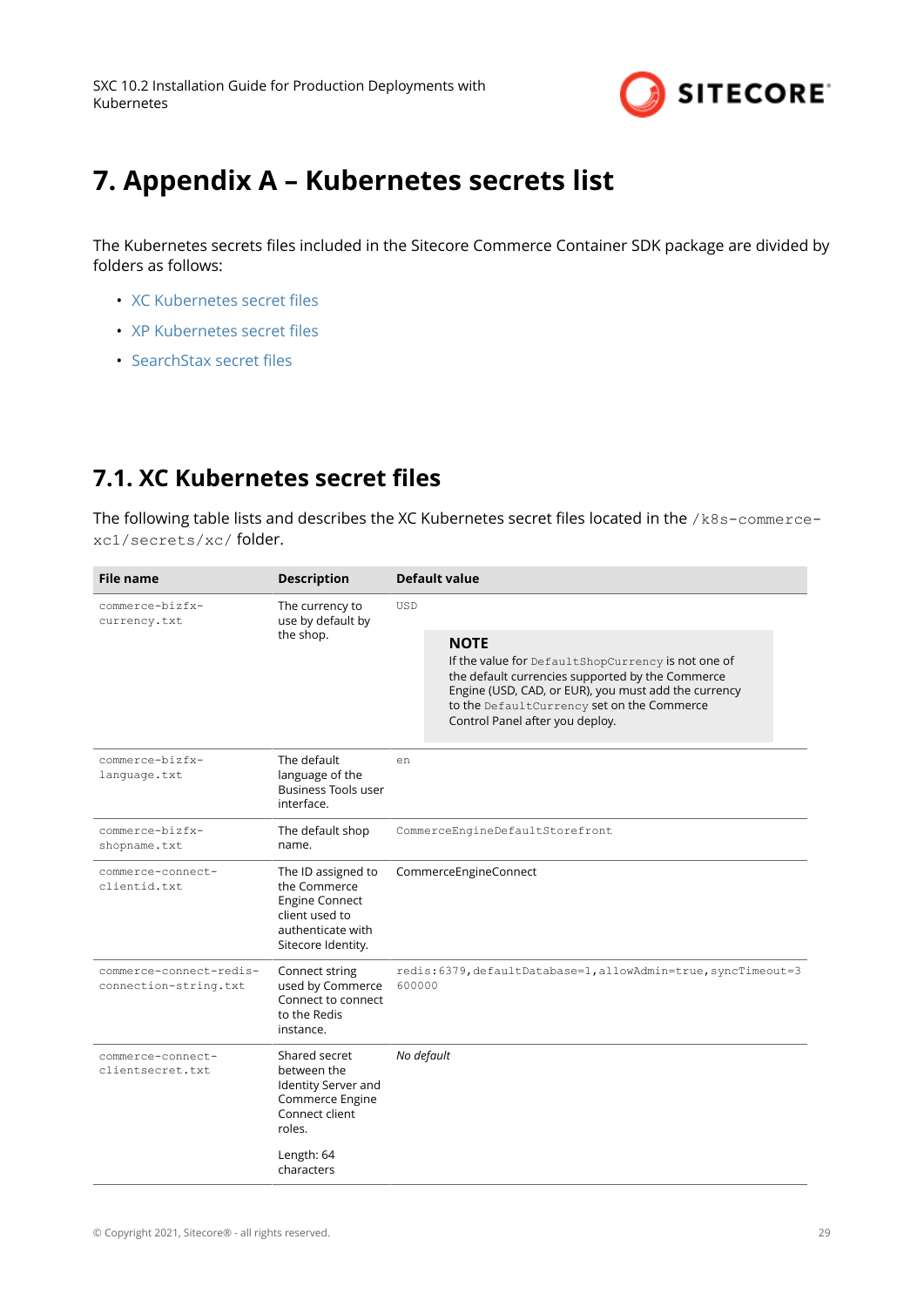

<span id="page-29-0"></span>

| <b>File name</b>                                                                                           | <b>Description</b>                                                                                            | <b>Default value</b>                                                                                               |  |  |
|------------------------------------------------------------------------------------------------------------|---------------------------------------------------------------------------------------------------------------|--------------------------------------------------------------------------------------------------------------------|--|--|
| commerce-engine-<br>braintreeenvironment.txt                                                               | The Braintree<br>environment.                                                                                 | No default                                                                                                         |  |  |
| commerce-engine-<br>braintreemerchantid.txt                                                                | Your merchant ID<br>for the Braintree<br>payment provider.                                                    | No default                                                                                                         |  |  |
| The private key<br>commerce-engine-<br>braintreeprivatekey.txt<br>associated to your<br>Braintree account. |                                                                                                               | No default                                                                                                         |  |  |
| commerce-engine-<br>braintreepublickey.txt                                                                 | The public key<br>associated to your<br>Braintree account.                                                    | No default                                                                                                         |  |  |
| commerce-solr-<br>connection-string.txt                                                                    | The connection<br>string for Sorl.                                                                            | http://solr:8983/solr                                                                                              |  |  |
| commerce-redis-<br>connection-string.txt                                                                   | The connection<br>string used by the<br>Commerce Engine<br>to connect to the<br>Redis instance.               | redis: 6379, ssl=False, abortConnect=False                                                                         |  |  |
| xc/commerce-solr-prefix-<br>name.txt                                                                       | The prefix to use in<br>Commerce Solr<br>core names (as in<br>commerce<br>CatalogItemsScope,<br>for example.) | commerce                                                                                                           |  |  |
| commerce-engine-archive-<br>databasename.txt                                                               | The name of the<br>entity archiving<br>database.                                                              | SitecoreCommerce ArchiveSharedEnvironments                                                                         |  |  |
| commerce-engine-<br>database-masterkey-                                                                    | The master key to<br>create an external                                                                       | a3X8tA3FRMZf3xKN!                                                                                                  |  |  |
| password.txt                                                                                               | Azure SQL data<br>source for Entity<br>Archiving.                                                             | <b>NOTE</b><br>You should change this value to a password that meets<br>the requirements of your Azure SQL policy. |  |  |
| commerce-engine-shared-<br>databasename.txt                                                                | The name of the<br>Commerce shared<br>environment<br>database.                                                | SitecoreCommerce SharedEnvironments                                                                                |  |  |

## **7.2. XP Kubernetes secret files**

The following table lists and describes the XP Kubernetes secret files located in the /k8s-commercexc1/secrets/xp/ folder.

| File name                                                     | <b>Description</b>                                                                         | <b>Default</b> |
|---------------------------------------------------------------|--------------------------------------------------------------------------------------------|----------------|
| sitecore-adminpassword.txt                                    | The Sitecore admin user password                                                           | Password12345  |
| sitecore-collection-shardmapmanager-<br>database-password.txt | User password for database name<br>* Xdb. Collection. ShardMapManager<br>in MS SQL Server. | Password12345  |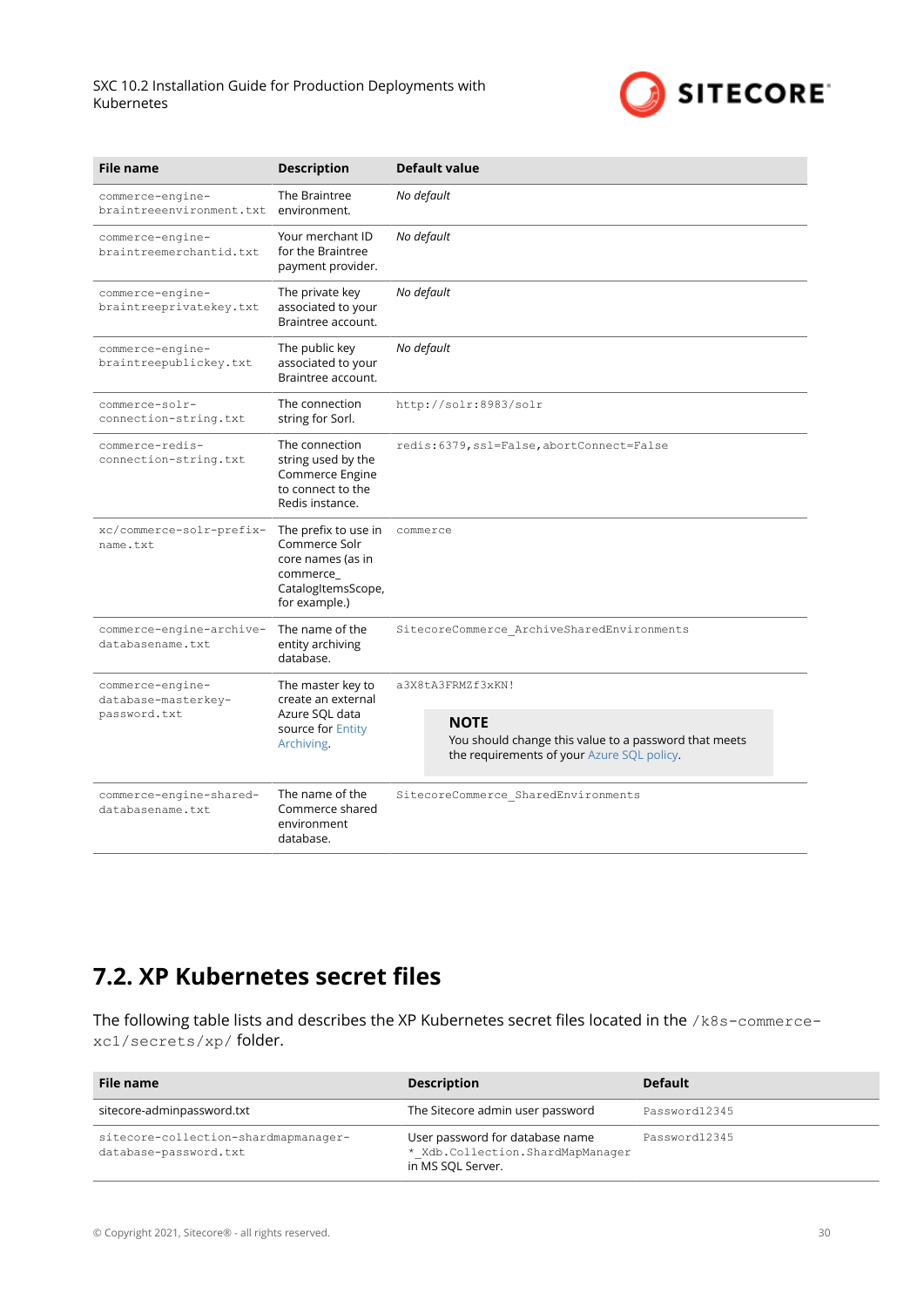

| <b>File name</b>                                              | <b>Description</b>                                                                     | <b>Default</b>      |
|---------------------------------------------------------------|----------------------------------------------------------------------------------------|---------------------|
| sitecore-collection-shardmapmanager-<br>database-username.txt | User name for database name<br>* Xdb. Collection. ShardMapManager<br>in MS SQL Server. | shardmapmanageruser |
| sitecore-core-database-password.txt                           | User password for database name<br>* Core in MS SQL Server.                            | Password12345       |
| sitecore-core-database-username.txt                           | User name for database name * Core in coreuser<br>MS SQL Server.                       |                     |
| sitecore-database-elastic-pool-name.txt                       | Database elastic pool name                                                             | no default          |
| sitecore-databasepassword.txt                                 | User password to connect to the MS SQL<br>Server                                       | Password12345       |
| sitecore-databaseservername.txt                               | Server name of the MS SQL Server                                                       | mssql               |
| sitecore-databaseusername.txt                                 | User name used to connect to MS SQL<br>Server                                          | sa                  |
| sitecore-exm-master-database-password.txt                     | User password for database name<br>* EXM. Master in MS SQL Server                      | Password12345       |
| sitecore-exm-master-database-username.txt                     | User name for database name<br>* EXM. Master in MS SQL Server                          | exmmasteruser       |
| sitecore-forms-database-password.txt                          | User password for database name<br>* ExperienceForms in MS SQL Server                  | Password12345       |
| sitecore-forms-database-username.txt                          | User name for database name<br>* ExperienceForms in MS SQL Server                      | formsuser           |
| sitecore-identitycertificate.txt                              | Certificate for input to the site                                                      | No default          |
| sitecore-identitycertificatepassword.txt                      | Password to authenticate to the site.                                                  | No default          |
| sitecore-identitysecret.txt                                   | Shared secret between the Identity<br>Server and client roles.                         | No default          |
|                                                               | Length: 64 characters                                                                  |                     |
| sitecore-media-request-protection-shared-<br>secret.txt       | Shared secret for media request<br>protection.                                         | No default          |
|                                                               | Length: 64 characters                                                                  |                     |
| sitecore-license.txt                                          | Sitecore license string.                                                               | No default          |
| sitecore-marketing-automation-database-<br>password.txt       | User password for database name<br>* MarketingAutomation in MS SQL<br>Server           | Password12345       |
| sitecore-marketing-automation-database-<br>username.txt       | User name for database name<br>* MarketingAutomation in MS SQL<br>Server               | mauser              |
| sitecore-master-database-password.txt                         | User password for database name<br>* Master in MS SQL Server                           | Password12345       |
| sitecore-master-database-username.txt                         | User name for database name<br>* Master in MS SQL Server                               | masteruser          |
| sitecore-messaging-database-password.txt                      | User password for database name<br>* Messaging in MS SQL Server                        | Password12345       |
| sitecore-messaging-database-username.txt                      | User name for database name<br>*_Messaging in MS SQL Server                            | messaginguser       |
| sitecore-processing-engine-storage-<br>database-password.txt  | User password for database name<br>* ProcessingEngineStorage in MS<br>SQL Server       | Password12345       |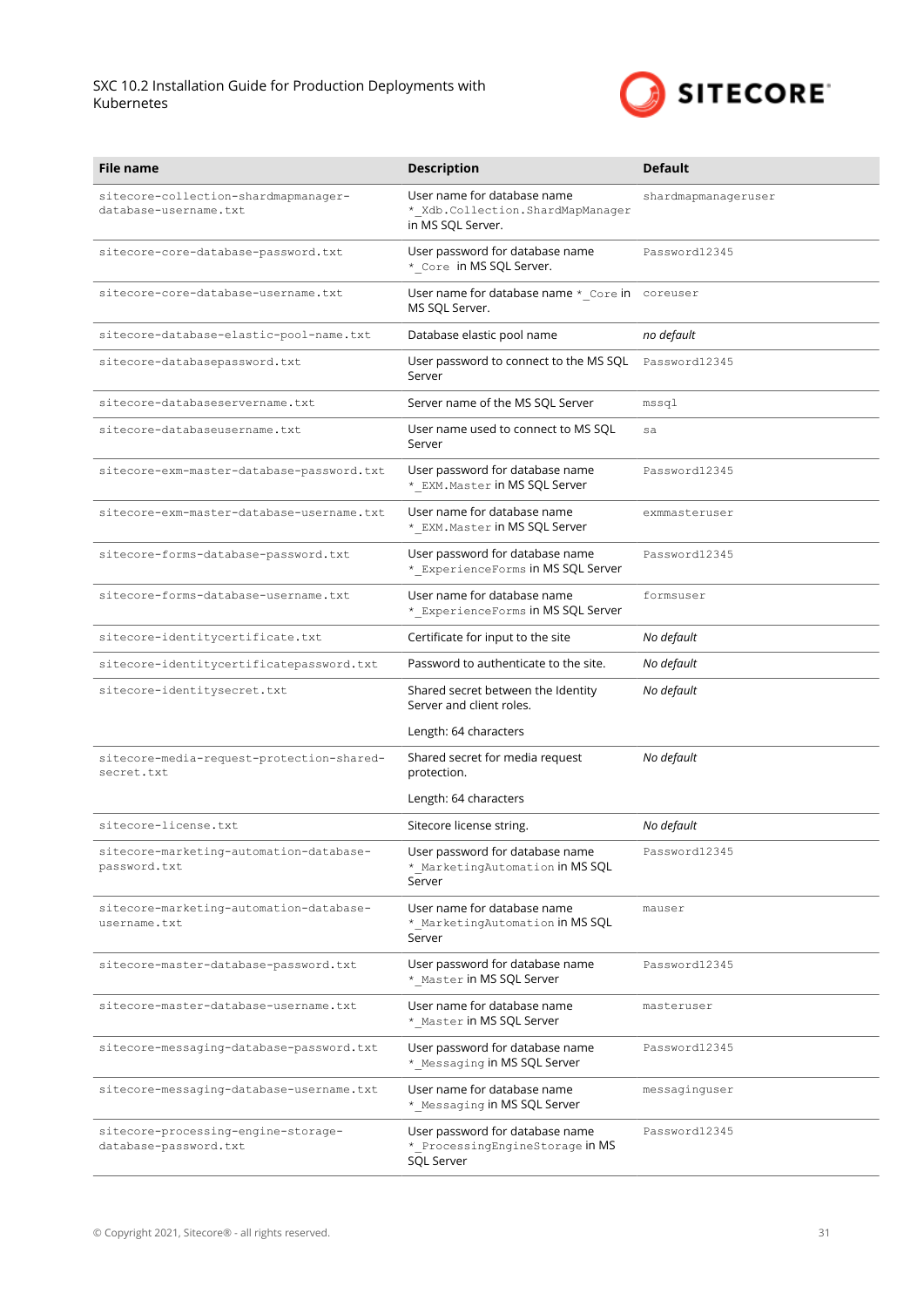

| File name                                                    | <b>Description</b>                                                             | <b>Default</b>                                         |
|--------------------------------------------------------------|--------------------------------------------------------------------------------|--------------------------------------------------------|
| sitecore-processing-engine-storage-<br>database-username.txt | User name for database name<br>* ProcessingEngineStorage in MS<br>SQL Server   | processingenginestorageuser                            |
| sitecore-processing-engine-tasks-database-<br>password.txt   | User password for database name<br>* ProcessingEngineTasks in MS SQL<br>Server | Password12345                                          |
| sitecore-processing-engine-tasks-database-<br>username.txt   | User name for database name<br>*_ProcessingEngineTaskS in MS SQL<br>Serve      | processingenginetasksuser                              |
| sitecore-processing-pools-database-<br>password.txt          | User password for database name<br>* Processing. Pools in MS SQL Server        | Password12345                                          |
| sitecore-processing-pools-database-<br>username.txt          | User name for database name<br>* Processing. Pools in MS SQL Server            | processingpoolsuser                                    |
| sitecore-processing-tasks-database-<br>password.txt          | User password for database name<br>* Processing. Tasks in MS SQL Server        | Password12345                                          |
| sitecore-processing-tasks-database-<br>username.txt          | User name for database name<br>* Processing. Tasks in MS SQL Server            | processingtasksuser                                    |
| sitecore-redis-connection-string.txt                         | Connection string to the Redis instance                                        | redis: 6379, ssl=False, abortConnect<br>$= False$      |
| sitecore-reference-data-database-<br>password.txt            | User password for database name<br>* ReferenceData in MS SQL Server            | Password12345                                          |
| sitecore-reference-data-database-<br>username.txt            | in MS SQL Server* ReferenceDataUser<br>name for database name                  | refdatauser                                            |
| sitecore-reportingapikey.txt                                 | API authentication key for the reporting<br>API.                               | 00112233445566778899AABBCCDDEEFF                       |
| sitecore-reporting-database-password.txt                     | User password for database name<br>*_Reporting in MS SQL Server                | Password12345                                          |
| sitecore-reporting-database-username.txt                     | User name for database name<br>* Reporting in MS SQL Server                    | reportinguser                                          |
| sitecore-solr-connection-string.txt                          | Connection string to Sitecore Solr<br>instance.                                | http://solr:8983/<br>solr; solrCloud=true              |
| sitecore-solr-connection-string-xdb.txt                      | Connection string to Solr-xdb.                                                 | http://solr:8983/solr/<br>sitecore_xdb; solrCloud=true |
| sitecore-telerikencryptionkey.txt                            | Symmetric key used by the Telerik web<br>controls.                             | No default                                             |
|                                                              | Length: 64-128 characters                                                      |                                                        |
| sitecore-web-database-password.txt                           | User password for database name<br>* Web in MS SQL Server                      | Password12345                                          |
| sitecore-web-database-username.txt                           | User name for database name *_Web in<br>MS SQL Server                          | webuser                                                |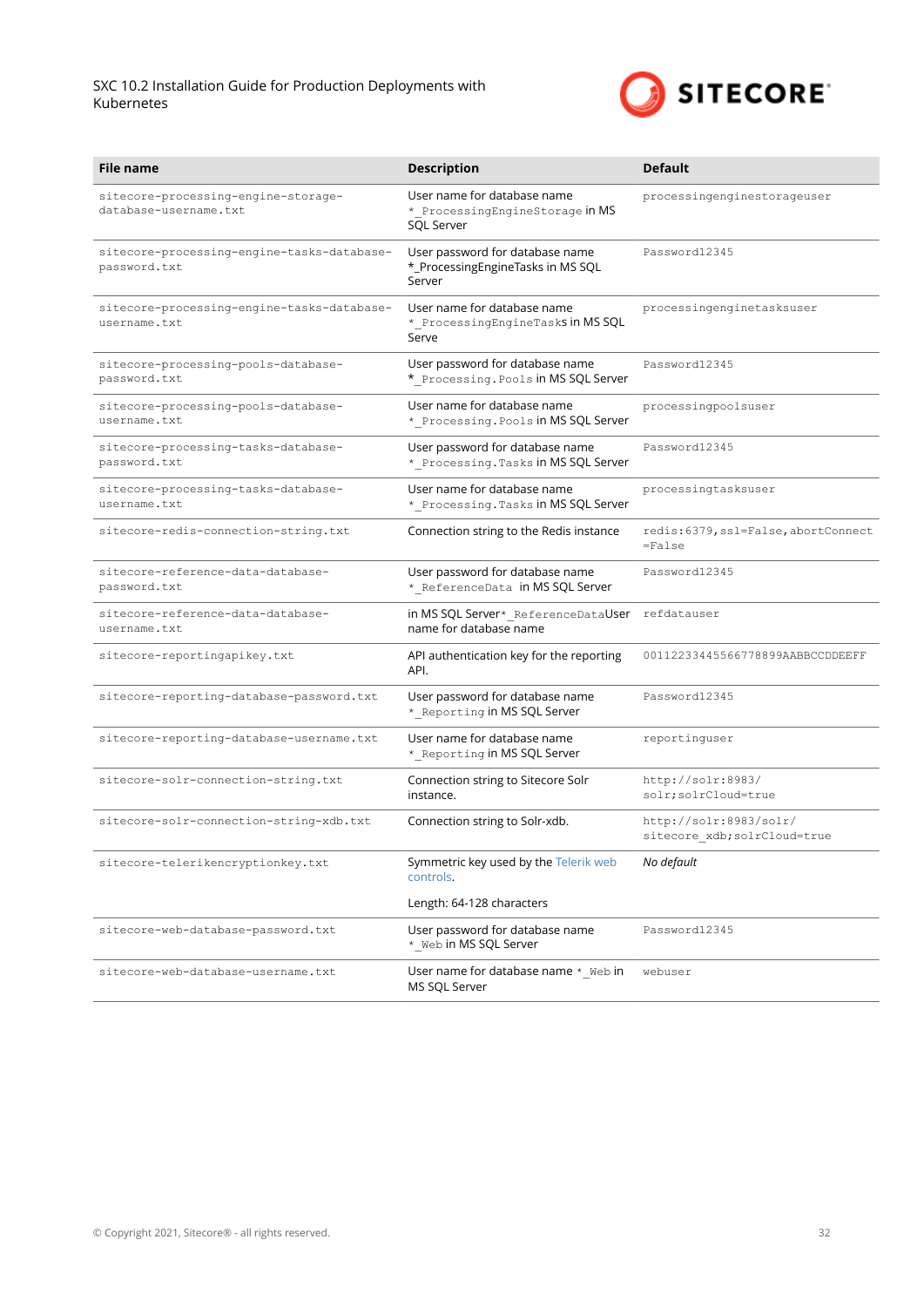

<span id="page-32-0"></span>

| The prefix to use in Sitecore Solr core<br>xp/sitecore-solr-core-prefix-name.txt<br>sitecore<br>names (as in sitecore_master_index, for<br>example.)<br><b>NOTE</b><br>Available in<br><b>NOTE</b><br>Sitecore.Commerce.Containers.SDK<br>$1.1.10$ and later.<br>If you change the<br>prefix default value,<br>you must update the<br>xp/solr-<br>connection-<br>string-xdb.txt<br>secret to include the<br>new prefix as part of | File name | <b>Description</b> | <b>Default</b> |
|-----------------------------------------------------------------------------------------------------------------------------------------------------------------------------------------------------------------------------------------------------------------------------------------------------------------------------------------------------------------------------------------------------------------------------------|-----------|--------------------|----------------|
|                                                                                                                                                                                                                                                                                                                                                                                                                                   |           |                    |                |
| string.                                                                                                                                                                                                                                                                                                                                                                                                                           |           | that connection    |                |

# **7.3. SearchStax secret files**

The Sitecore. Commerce. Container. SDK package includes Kubernetes secret files for Sitecore deployments that use SearchStax hosted Solr cloud service. The following table lists and describes the Kubernetes secret files for SearchStax available in the /overlays/init/SearchStax folder.

### **NOTE**

SearchStax secrets are only required if your Sitecore solution uses SearchStax hosted Apache Solr service.

| <b>Filename</b>                            | <b>Description</b>                                                                   | <b>Default</b> |
|--------------------------------------------|--------------------------------------------------------------------------------------|----------------|
| Sitecore-searchstax-account-<br>name.txt   | The name of your SearchStax account.                                                 | No default     |
| sitecore-searchstax-apikey.txt             | A SearchStax api key that is associated to your SearchStax Solr cloud<br>deployment. | No default     |
| sitecore-searchstax-deployment-<br>uid.txt | The unique ID of the SearchStax Solr cloud deployment.                               | No default     |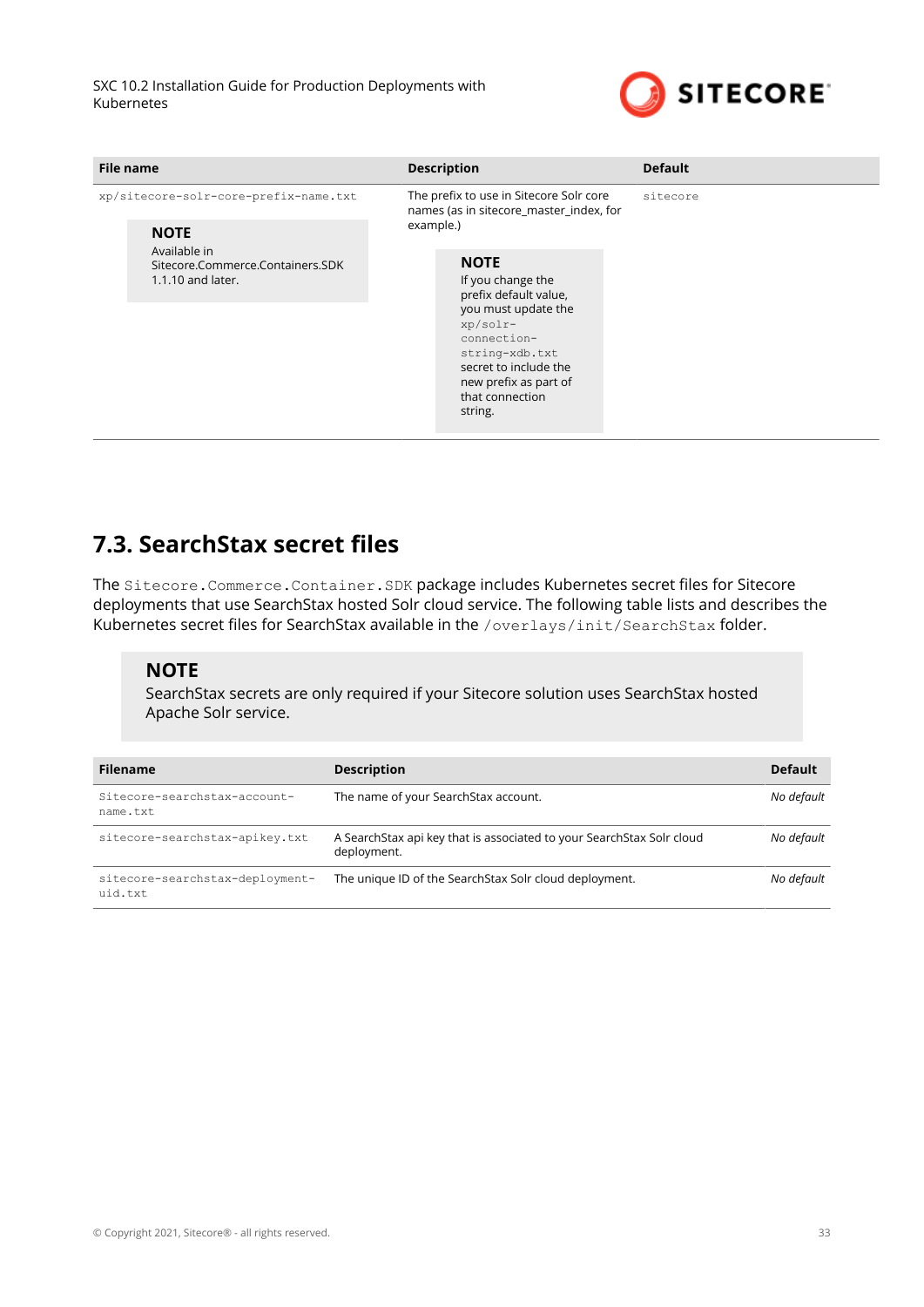

# <span id="page-33-0"></span>**8. Appendix B - Common issues**

The section provides information to help troubleshooting common issues.

- Cannot upload a Translations file to the website root folder
- [Screenshots are not generated on Content testing dialogs](#page-34-0)
- [Only main Sitecore log is exposed for Sitecore roles containers](#page-35-0)

## **8.1. Cannot upload a Translations file to the website root folder**

If the **Upload Files** dialog box hangs during the upload operation, the following errors are written to the log file:

ERROR Could not save posted file: ja-JP.xml

Exception: System.UnauthorizedAccessException

Message: Access to the path 'C:\inetpub\wwwroot\ja-JP.xml' is denied.

This happens because the **Import language** dialog box uploads translations ȴles to the *website* root folder by default and for security reasons, *Write* access is denied for the website root folder.

To workaround this issue, you should upload the translations files to the \upload\ folder. *Write* access is enable for this folder.

To upload a translations file:

1. In the **Open Language File** dialog box, select the upload folder and then click **Upload**.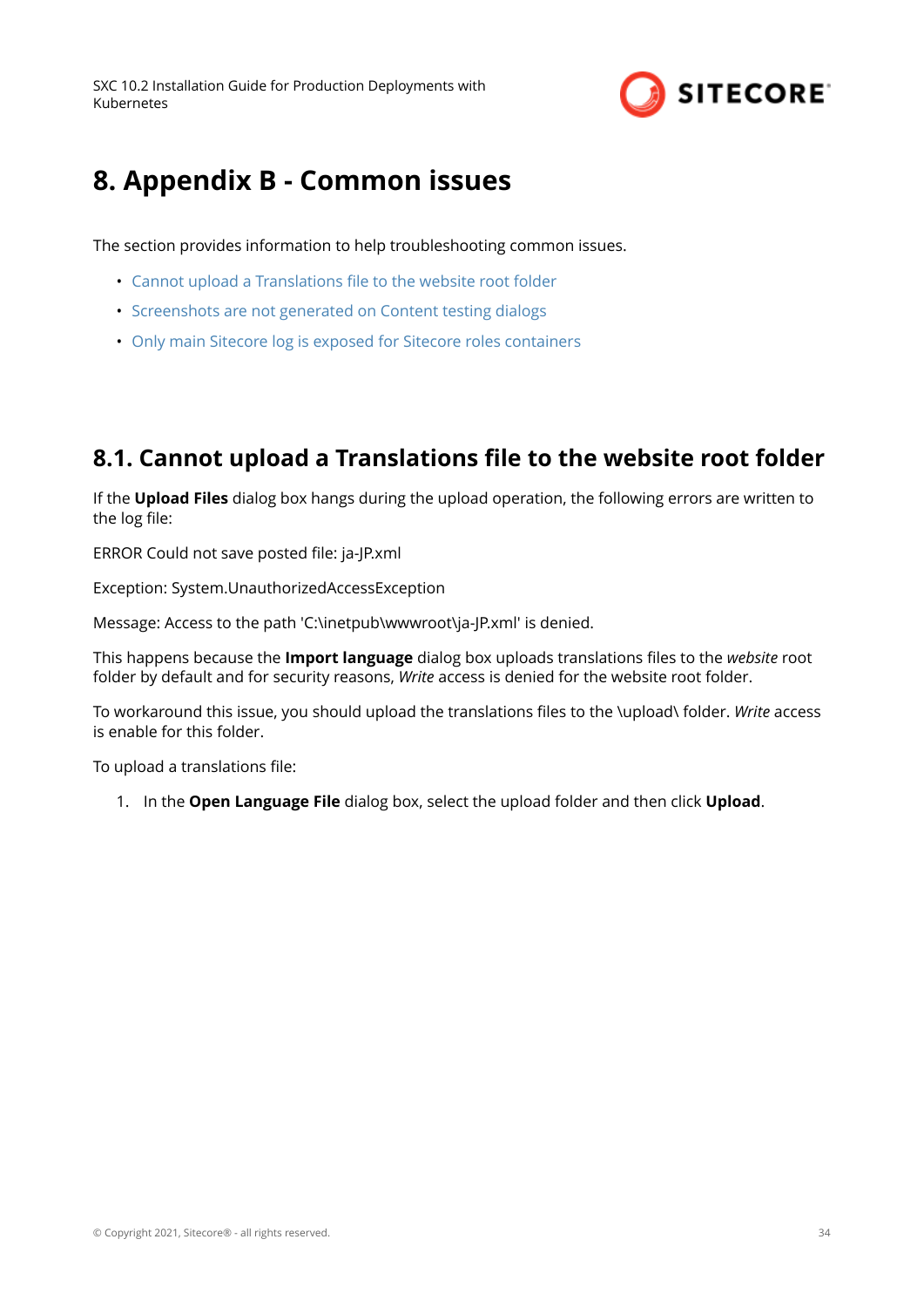

<span id="page-34-0"></span>

| Open Language File<br>Select the language file that you want to open.                                                                                                                                                                                                                                                                                                                                                                                                                                                                             |        |
|---------------------------------------------------------------------------------------------------------------------------------------------------------------------------------------------------------------------------------------------------------------------------------------------------------------------------------------------------------------------------------------------------------------------------------------------------------------------------------------------------------------------------------------------------|--------|
| App_Browsers<br>$\triangleright$ $\blacksquare$ App_Config<br>$\triangleright$ $\blacksquare$ App_Data<br>$\triangleright$ $\blacksquare$ bin<br>$\triangleright$ $\blacksquare$ layouts<br>$\triangleright$ $\blacksquare$ sitecore<br>$\triangleright$ $\blacksquare$ sitecore modules<br>$\triangleright$ sitecore_files<br>$\triangleright$ $\blacksquare$ temp<br>$\triangleq$ Upload<br>sa ja-JP.xml<br>$\triangleright$ $\blacksquare$ Views<br>$\triangleright$ $\blacksquare$ xsl<br>Default.aspx<br>default.css<br>default htm citedown |        |
| /upload<br>Name:<br>Upload<br>Open                                                                                                                                                                                                                                                                                                                                                                                                                                                                                                                | Cancel |

2. In the **Upload Files** dialog box, you can now upload the translations file to the \upload\ folder.

You can now import translations file from this folder.

Note: the translations xml file will be saved to the Media library. It can be deleted after translations are imported.

## **8.2. Screenshots are not generated on Content testing dialogs**

On XC1 Kubernetes deployments where global DNS names are not configured, you might face with a problem where the **Preview and Start test** dialog or the **Test result** dialog display blank screens: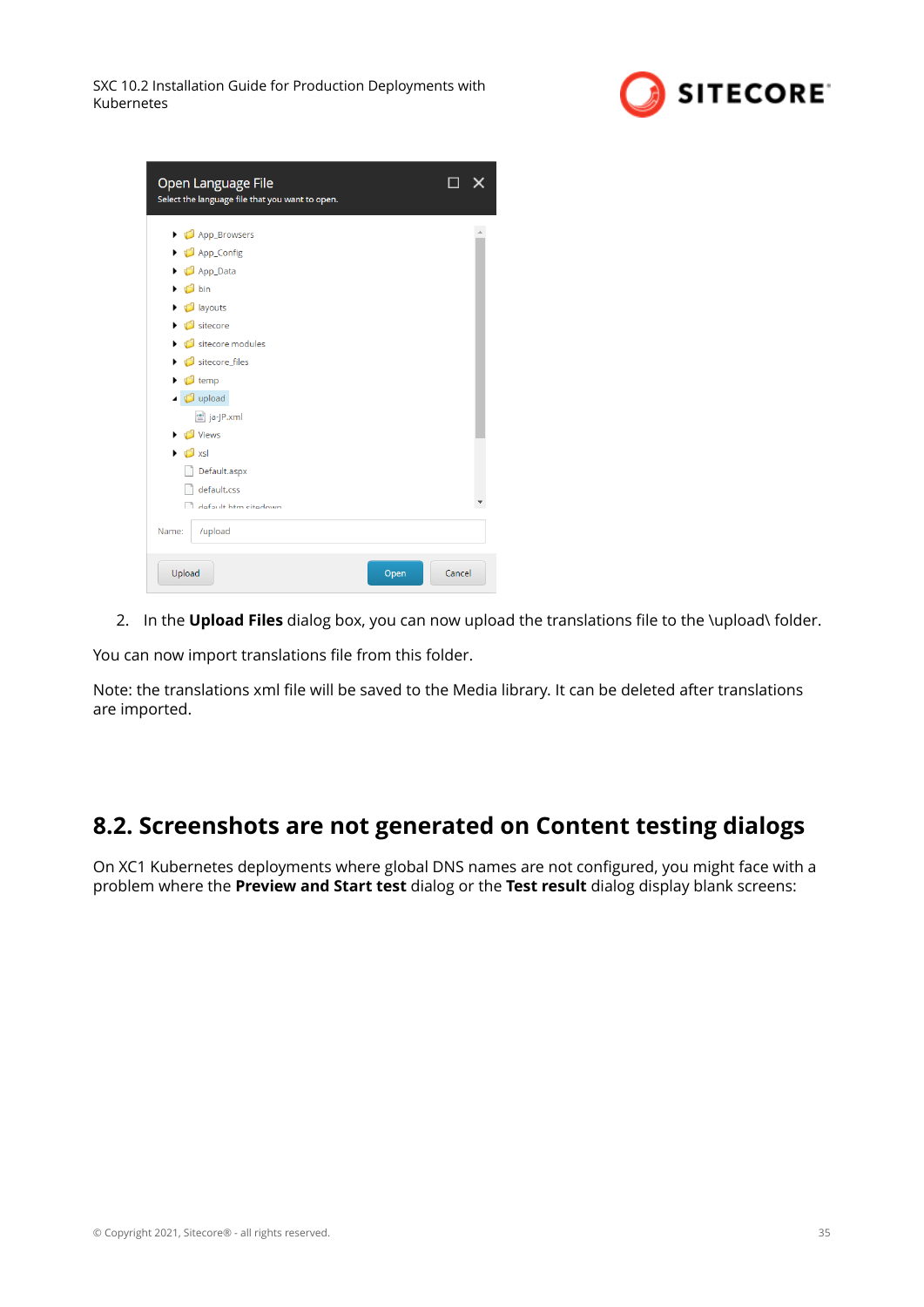

<span id="page-35-0"></span>

| Preview and start test                                                                                                                                                    | □<br>$\times$        |
|---------------------------------------------------------------------------------------------------------------------------------------------------------------------------|----------------------|
| ť<br>With the changes you have made, you have created 2 experiences. The test will require 4362 visitors to find a winner. We do not have enough historical data to provi |                      |
| <b>PREVIEW</b><br>VARIABLES<br>OBJECTIVE                                                                                                                                  |                      |
| Preview                                                                                                                                                                   | $\hat{\phantom{a}}$  |
| $^{\circ}$<br><b>Before</b>                                                                                                                                               | $^{\circ}$<br>After  |
|                                                                                                                                                                           |                      |
|                                                                                                                                                                           |                      |
| Click image to zoom                                                                                                                                                       | Click image to zoom  |
| My expected effect of changes                                                                                                                                             | Ø                    |
|                                                                                                                                                                           |                      |
|                                                                                                                                                                           | Start test<br>Cancel |

This happens because WebUtil.GetServerUrl() metod returns the outer instance address (http://cm.globalhost) while the 'localhost' is expected. As a result, the hostname is resolved incorrectly.

As a workaround, you can add an instruction to the container lifecycle *PostStart* hook, which adds a record to the hosts file on the pod start as shown below to  $cm$ .  $yam1$  file for cm role:

```
containers:
- name: sitecore-xc1-cm
image: {registry}/{project}/sitecore-xc1-cm:{version}
ports:
 - containerPort: 80
lifecycle:
postStart:
exec:
command: ["powershell","-Command","Add-Content C:/Windows/System32/drivers/etc/hosts '127.0.0.1 
cm.globalhost'"]
```
## **8.3. Only main Sitecore log is exposed for Sitecore roles containers**

The LogMonitor tool is used to collect and output logs from containers. It is configured to monitor following logs:

- System event log Error level entries
- IIS logs
- primary Sitecore log (log.\*.txt files) for Sitecore roles
- xConnect log (xconnect-log-\*.txt files) for xConnect roles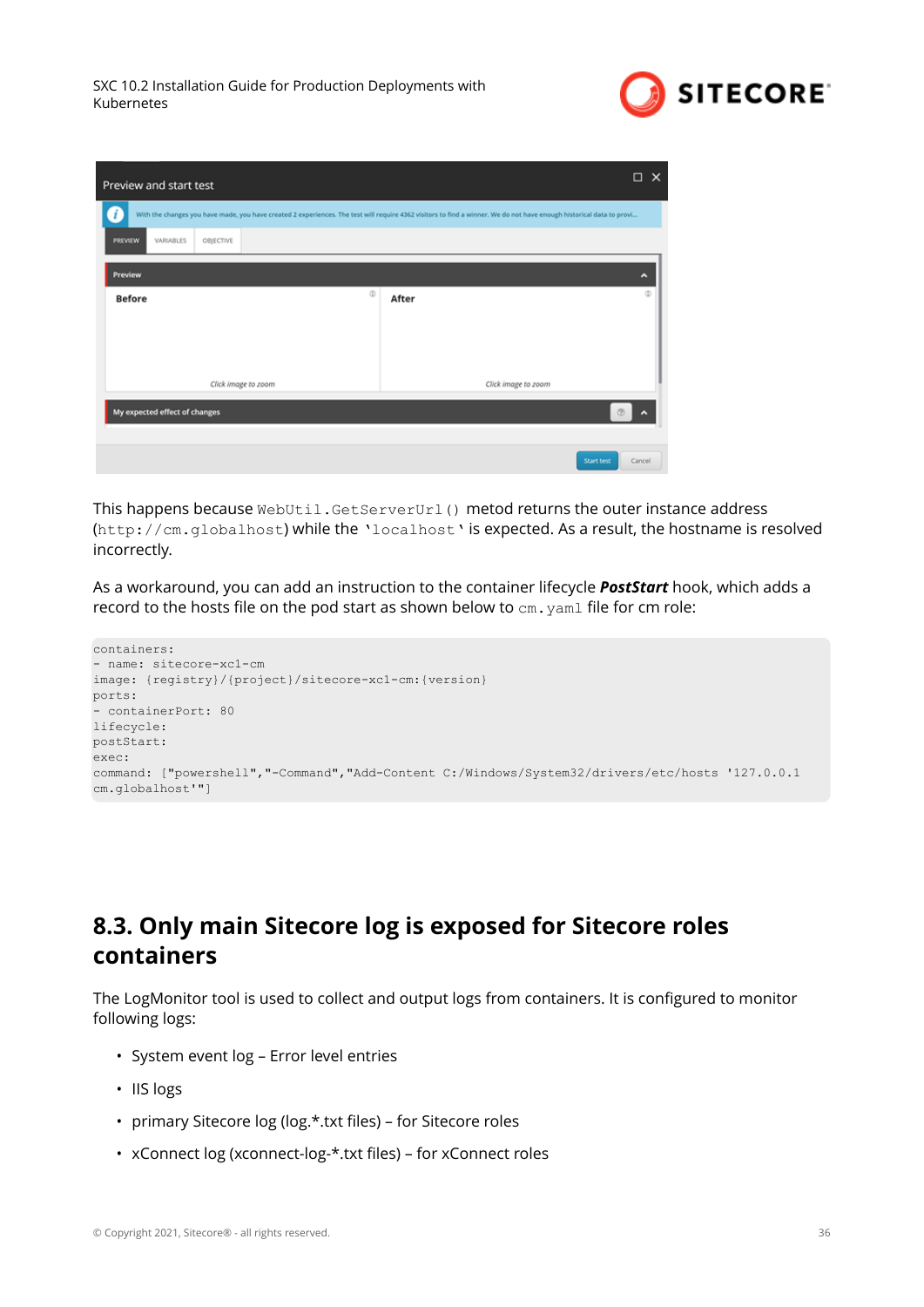

### **NOTE**

Auxiliary Sitecore logs (like search, crawling or publishing, etc.) are not monitored on Sitecore containers. To see auxiliary logs, you can connect to corresponding container via terminal (powershell or command prompt) and view them directly from the container's filesystem.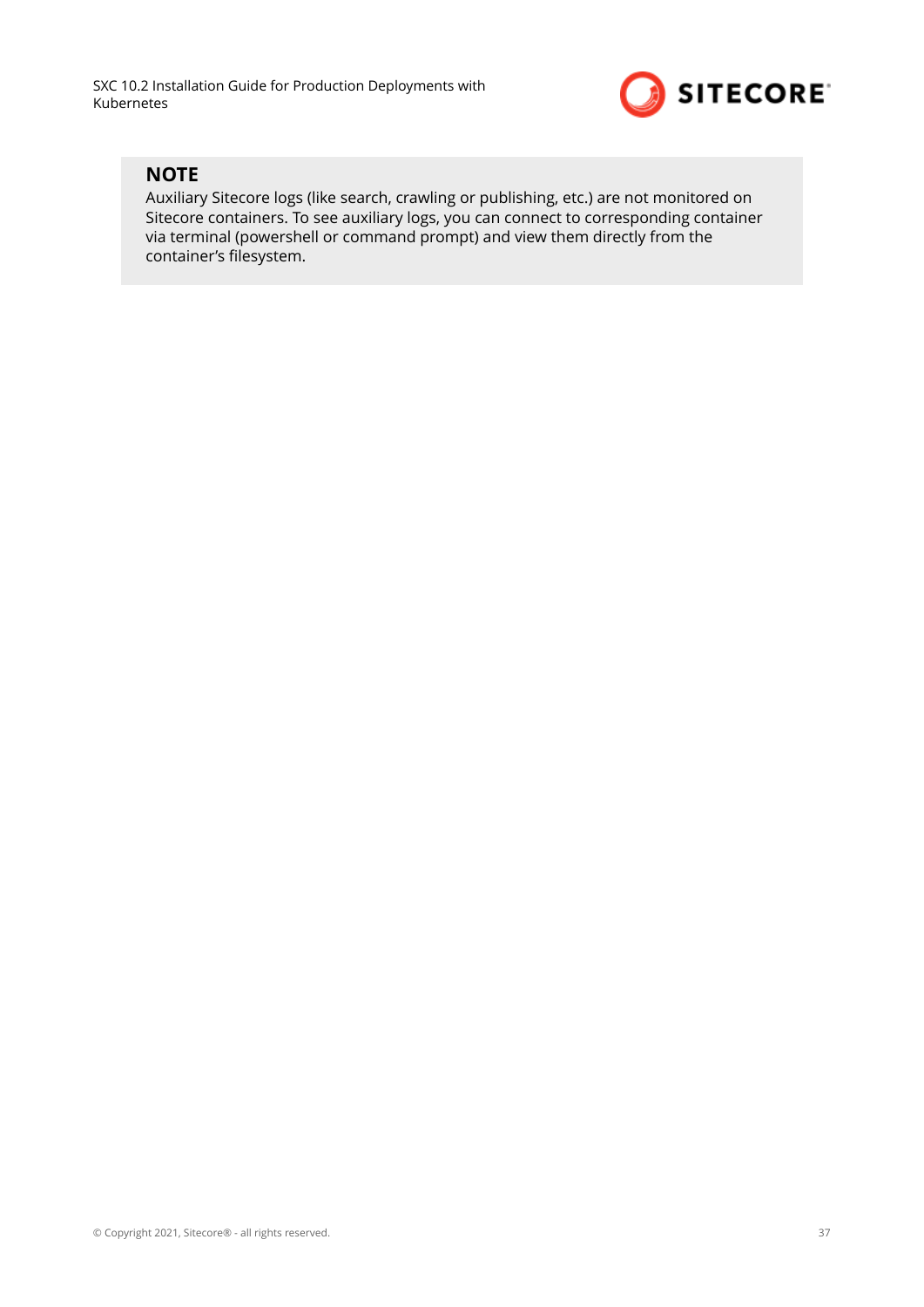

# <span id="page-37-0"></span>**9. Appendix C: Guidance for using existing Solr and SQL services**

The Sitecore.Commerce.Container.SDK package includes sample container images for SQL and Solr services that you can use in your test environment. However, there are scenarios where you want you Sitecore XC Kubernetes deployment to use existing instance of Solr and SQL services. The following information provides high level, basic, common instructions for using an existing instance of Sorl and SQL services when deploying a Sitecore XC solution using Kubernetes.

### **NOTE**

This information is provided as guidance only. Depending on your customizations or other circumstances specific to your Commerce deployment, additional configuration could be required.

## **9.1. Prepare for a deployment using your own SQL and Solr services**

To prepare for Kubernetes deployment using your own SQL and Solr service:

- 1. Complete the [prerequisites](#page-8-0) steps and, when you set up the Kubernetes secrets file:
	- review all the secrets pertaining to SQL database usernames, passwords and server names for both Sitecore XP and Sitecore XC, an make sure they align with your existing SQL service instance.
	- review all of the secrets pertaining to Solr connection strings and prefix names of the Sorl cores you use for Sitecore XP and Sitecore XC, and make sure they align with the values of your existing Solr deployment.
- 2. Review all the . yam1 files pertaining to the Kubernetes (k8s) deployment to ensure no changes are required to support your instance of SQL and Solr services. If required, make any configuration changes to support your own instances of SQL and Sorl services.

## **9.2. Deploy Sitecore XC to the Kubernetes Azure service**

When you have completed all the prerequisites steps, you can [deploy Sitecore XC to the Kubernetes](#page-15-0) [Azure service.](#page-15-0)